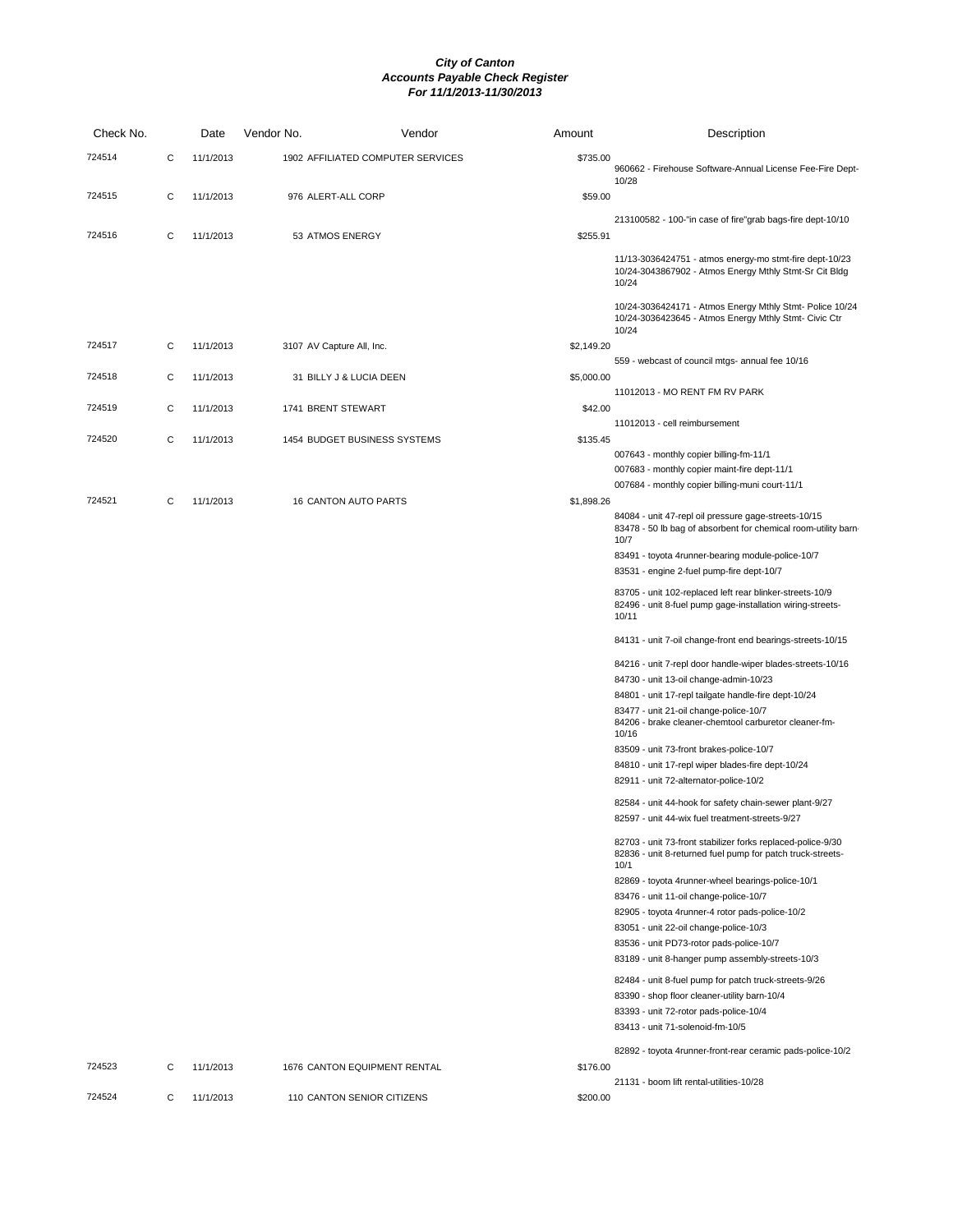|        |   |           |                                    |             | 11012013 - MO SR CITIZEN BOARD                                                                                                           |
|--------|---|-----------|------------------------------------|-------------|------------------------------------------------------------------------------------------------------------------------------------------|
| 724525 | С | 11/1/2013 | 20 CANTON VOLUNTEER FIRE           | \$1,150.00  |                                                                                                                                          |
|        |   |           |                                    |             | 11012013 - MOSTIPEND                                                                                                                     |
| 724526 | C | 11/1/2013 | 135 CARTER EQUIPMENT               | \$3,113.30  |                                                                                                                                          |
|        |   |           |                                    |             | 7437 - Repair to Auger System-wwtp-10/28                                                                                                 |
| 724527 | C | 11/1/2013 | 2928 CHAMPION EMS                  | \$2,950.00  |                                                                                                                                          |
|        |   |           |                                    |             | 11012013 - MO AMBULANCE AGREEMENT                                                                                                        |
| 724528 | C | 11/1/2013 | 115 CLYDE THOMAS                   | \$25.00     |                                                                                                                                          |
|        |   |           |                                    |             | 11012013 - FIREMAN'S PENSION                                                                                                             |
| 724529 | C | 11/1/2013 | 679 COLOR VISUAL CONCEPTS INC      | \$208.49    |                                                                                                                                          |
|        |   |           |                                    |             | 23701 - 2500 1st Monday calendars-fm-10/23                                                                                               |
| 724530 | С | 11/1/2013 | 1696 COMPANION LIFE INSURANCE      | \$1,943.85  |                                                                                                                                          |
|        |   |           |                                    |             | 11/13 - companion mo stmt-nov 2013                                                                                                       |
|        |   |           |                                    |             | 11/13 - companion mo stmt-nov 2013                                                                                                       |
|        |   |           |                                    |             | 11/13 - companion mo stmt-nov 2013                                                                                                       |
|        |   |           |                                    |             | 11/13 - companion mo stmt-nov 2013                                                                                                       |
|        |   |           |                                    |             | 11/13 - companion mo stmt-nov 2013                                                                                                       |
|        |   |           |                                    |             | 11/13 - companion mo stmt-nov 2013                                                                                                       |
|        |   |           |                                    |             | 11/13 - companion mo stmt-nov 2013<br>11/13 - companion mo stmt-nov 2013                                                                 |
|        |   |           |                                    |             |                                                                                                                                          |
|        |   |           |                                    |             | 11/13 - companion mo stmt-nov 2013<br>11/13-cr - companion mo stmt-nov 2013                                                              |
|        |   |           |                                    |             |                                                                                                                                          |
|        |   |           |                                    |             | 11/13-cr - companion mo stmt-nov 2013                                                                                                    |
|        |   |           |                                    |             | 11/13 - companion mo stmt-nov 2013                                                                                                       |
|        |   |           |                                    |             | 11/13 - companion mo stmt-nov 2013<br>11/13 - companion mo stmt-nov 2013                                                                 |
|        |   |           |                                    |             |                                                                                                                                          |
|        |   |           |                                    |             | 11/13 - companion mo stmt-nov 2013                                                                                                       |
|        |   |           |                                    |             | 11/13 - companion mo stmt-nov 2013<br>11/13 - companion mo stmt-nov 2013                                                                 |
|        |   |           |                                    |             | 11/13 - companion mo stmt-nov 2013                                                                                                       |
|        |   |           |                                    |             | 11/13 - companion mo stmt-nov 2013                                                                                                       |
|        |   |           |                                    |             | 11/13 - companion mo stmt-nov 2013                                                                                                       |
|        |   |           |                                    |             | 11/13 - companion mo stmt-nov 2013                                                                                                       |
|        |   |           |                                    |             | 11/13 - companion mo stmt-nov 2013                                                                                                       |
|        |   |           |                                    |             | 11/13 - companion mo stmt-nov 2013                                                                                                       |
|        |   |           |                                    |             | 11/13 - companion mo stmt-nov 2013                                                                                                       |
|        |   |           |                                    |             | 11/13 - companion mo stmt-nov 2013                                                                                                       |
|        |   |           |                                    |             | 11/13 - companion mo stmt-nov 2013                                                                                                       |
|        |   |           |                                    |             | 11/13 - companion mo stmt-nov 2013                                                                                                       |
| 724531 | C | 11/1/2013 | 622 DEBRA JOHNSON                  | \$42.00     |                                                                                                                                          |
|        |   |           |                                    |             | 11012013 - Monthly Cell Reimburrsement                                                                                                   |
| 724532 | С | 11/1/2013 | 1960 DIRECT ENERGY BUSINESS-DALLAS | \$61,990.97 |                                                                                                                                          |
|        |   |           |                                    |             | 11/13-1060856 - Direct Energy Mthly Stmt-10/20                                                                                           |
|        |   |           |                                    |             | 11/13-1060856 - Direct Energy Mthly Stmt-10/20                                                                                           |
|        |   |           |                                    |             | 11/13-1098281 - Direct Energy Mthly Stmt-885 Old Kauf Rd<br>10/20                                                                        |
|        |   |           |                                    |             | 11/13-1251442 - direct energy mo stmt-200 terrell st-10/20<br>11/13-1251444 - direct energy mo stmt-168 buffalo st-<br>streetlight-11/11 |
|        |   |           |                                    |             | 11/13-1060519 - direct energy mo stmt-10/24                                                                                              |
|        |   |           |                                    |             | 11/13-1060519 - direct energy mo stmt-10/24                                                                                              |
|        |   |           |                                    |             | 11/13-1060856 - Direct Energy Mthly Stmt-10/20                                                                                           |
|        |   |           |                                    |             | 11/13-1060753 - Direct Energy Mthly Stmt 10/20                                                                                           |
|        |   |           |                                    |             | 11/13-111345 - direct energy mo stmt-fm row 15 ofc-10/20                                                                                 |
|        |   |           |                                    |             | 11/13-1060856 - Direct Energy Mthly Stmt-10/20                                                                                           |
|        |   |           |                                    |             | 11/13-1060721 - Direct Energy Mthly Stmt 10/20                                                                                           |
|        |   |           |                                    |             | 11/13-1060721 - Direct Energy Mthly Stmt 10/20                                                                                           |
|        |   |           |                                    |             | 11/13-1060721 - Direct Energy Mthly Stmt 10/20                                                                                           |
|        |   |           |                                    |             | 11/13-1060753 - Direct Energy Mthly Stmt 10/20                                                                                           |
|        |   |           |                                    |             | 11/13-1060753 - Direct Energy Mthly Stmt 10/20                                                                                           |
|        |   |           |                                    |             | 11/13-1060753 - Direct Energy Mthly Stmt 10/20                                                                                           |
|        |   |           |                                    |             | 11/13-1060753 - Direct Energy Mthly Stmt 10/20                                                                                           |
|        |   |           |                                    |             |                                                                                                                                          |
|        |   |           |                                    |             | 11/13-1060282 - Direct Energy Mthly Stmt-FM 10/20<br>11/13-1060519 - direct energy mo stmt-10/24                                         |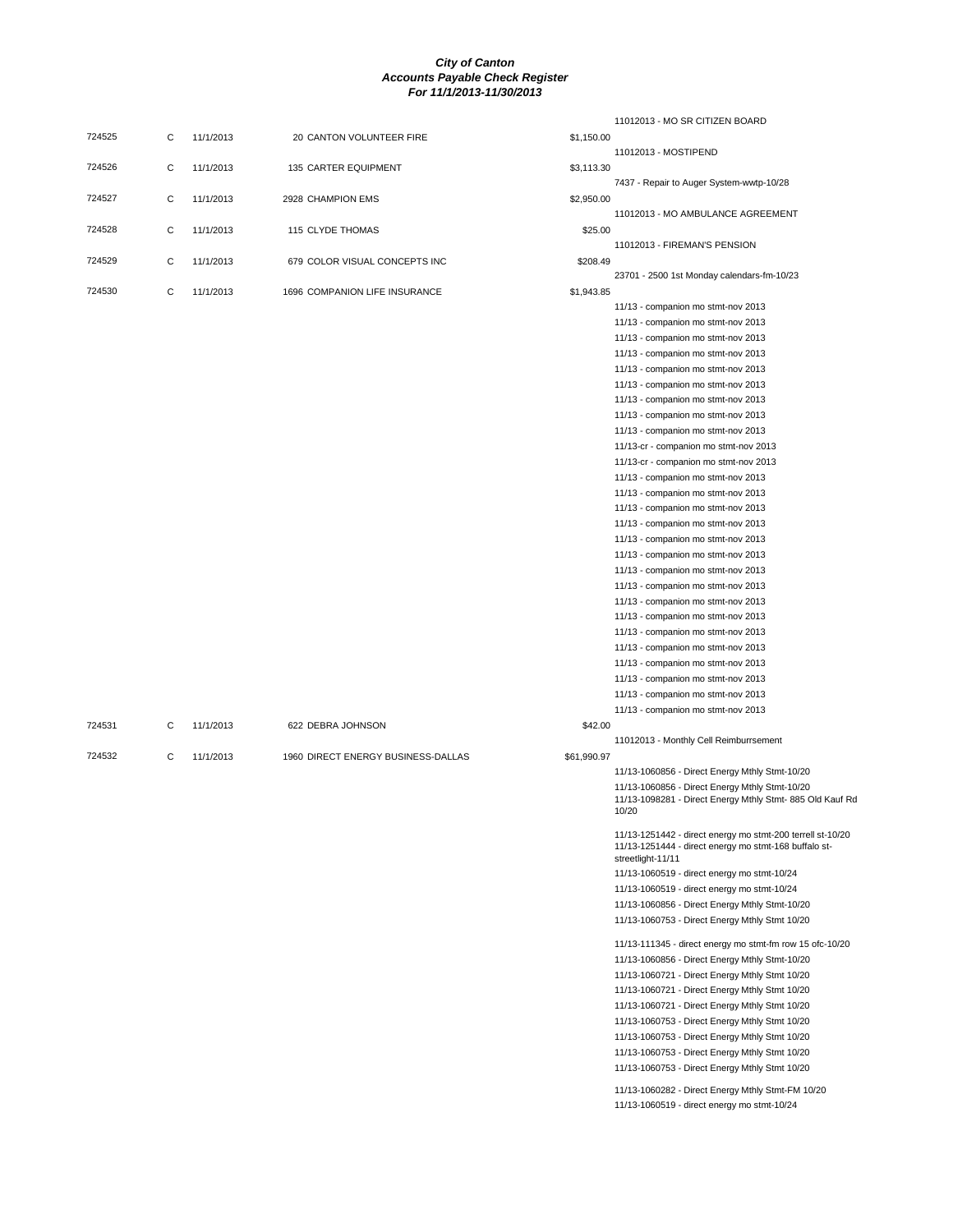|        |   |           |                                   |            | 11/13-1060753 - Direct Energy Mthly Stmt 10/20<br>11/13-1106860 - direct energy mo stmt-fm 15 row 2 ofc-<br>10/16           |
|--------|---|-----------|-----------------------------------|------------|-----------------------------------------------------------------------------------------------------------------------------|
|        |   |           |                                   |            | 11/13-1060519 - direct energy mo stmt-10/24                                                                                 |
|        |   |           |                                   |            | 11/13-1151196 - direct energy mo stmt-fm lot 1574-10/16<br>11/13-1251443 - 359 n trade days-direct energy mo stmt-<br>10/16 |
|        |   |           |                                   |            | 11/13-1198485 - direct energy mo stmt-I20 lift station-10/20                                                                |
|        |   |           |                                   |            | 11/13-1060029 - direct energy mo stmt-10/24                                                                                 |
|        |   |           |                                   |            | 11/13-1060029 - direct energy mo stmt-10/24                                                                                 |
|        |   |           |                                   |            | 11/13-1060029 - direct energy mo stmt-10/24                                                                                 |
|        |   |           |                                   |            | 11/13-1060029 - direct energy mo stmt-10/24                                                                                 |
|        |   |           |                                   |            | 11/13-1060721 - Direct Energy Mthly Stmt 10/20                                                                              |
|        |   |           |                                   |            | 11/13-1060029 - direct energy mo stmt-10/24<br>11/13-1152425 - 410 arnold paul rd-direct energy mo stmt-<br>10/16           |
|        |   |           |                                   |            | 11/13-1060029 - direct energy mo stmt-10/24                                                                                 |
|        |   |           |                                   |            | 11/13-1060029 - direct energy mo stmt-10/24                                                                                 |
|        |   |           |                                   |            | 11/13-1060029 - direct energy mo stmt-10/24                                                                                 |
|        |   |           |                                   |            | 11/13-1060029 - direct energy mo stmt-10/24                                                                                 |
|        |   |           |                                   |            | 11/13-1060029 - direct energy mo stmt-10/24                                                                                 |
|        |   |           |                                   |            | 11/13-1060029 - direct energy mo stmt-10/24                                                                                 |
|        |   |           |                                   |            | 11/13-1060029 - direct energy mo stmt-10/24                                                                                 |
|        |   |           |                                   |            | 11/13-1060029 - direct energy mo stmt-10/24                                                                                 |
|        |   |           |                                   |            | 11/13-1060029 - direct energy mo stmt-10/24                                                                                 |
|        |   |           |                                   |            | 11/13-1060029 - direct energy mo stmt-10/24                                                                                 |
| 724533 | C | 11/1/2013 | 826 EAST TEXAS CABLE              | \$107.89   | 11/13-1060029 - direct energy mo stmt-10/24                                                                                 |
|        |   |           |                                   |            |                                                                                                                             |
|        |   |           |                                   |            | 11/13-007109 - monthly internet-survelliance-police-10/26<br>11/13-005350 - monthly cable-police-10/26                      |
| 724534 | С | 11/1/2013 | 2059 EAST TEXAS WIFI              | \$64.00    |                                                                                                                             |
|        |   |           |                                   |            | i9956 - monthly internet svc-wwtp-10/25                                                                                     |
| 724535 | C | 11/1/2013 | 3066 ELDER CHRYSLER DODGE JEEP    | \$51.34    |                                                                                                                             |
|        |   |           |                                   |            | CHR94805 - Unit PD21-Halogen Bulbs (2)-Police 9/23                                                                          |
| 724536 | С | 11/1/2013 | 1744 ERCOT                        | \$100.00   |                                                                                                                             |
|        |   |           |                                   |            | 10012013 - 2014 ercot membership fees-10/1                                                                                  |
| 724537 | С | 11/1/2013 | 1013 E-SOFTSYS LLC                | \$710.00   |                                                                                                                             |
|        |   |           |                                   |            | 20007 - booth tracker monthly support-10/31                                                                                 |
| 724538 | C | 11/1/2013 | 381 GARY BURTON ENGINEERING, INC. | \$750.00   | 11012013 - MONTHLY RETAINER SERVICES                                                                                        |
| 724539 | C | 11/1/2013 | 1342 GUARDIAN LIFE                | \$2,087.06 |                                                                                                                             |
|        |   |           |                                   |            | 11/13 - guardian life mo stmt-nov 2013                                                                                      |
|        |   |           |                                   |            | 11/13 - guardian life mo stmt-nov 2013                                                                                      |
|        |   |           |                                   |            | 11/13 - guardian life mo stmt-nov 2013                                                                                      |
|        |   |           |                                   |            | 11/13 - guardian life mo stmt-nov 2013                                                                                      |
|        |   |           |                                   |            | 11/13 - guardian life mo stmt-nov 2013                                                                                      |
|        |   |           |                                   |            | 11/13 - guardian life mo stmt-nov 2013                                                                                      |
|        |   |           |                                   |            | 11/13 - guardian life mo stmt-nov 2013                                                                                      |
|        |   |           |                                   |            | 11/13 - guardian life mo stmt-nov 2013                                                                                      |
|        |   |           |                                   |            | 11/13 - guardian life mo stmt-nov 2013                                                                                      |
|        |   |           |                                   |            | 11/13 - guardian life mo stmt-nov 2013                                                                                      |
|        |   |           |                                   |            | 11/13 - guardian life mo stmt-nov 2013                                                                                      |
|        |   |           |                                   |            | 11/13 - guardian life mo stmt-nov 2013                                                                                      |
|        |   |           |                                   |            | 11/13 - guardian life mo stmt-nov 2013                                                                                      |
|        |   |           |                                   |            | 11/13 - guardian life mo stmt-nov 2013                                                                                      |
|        |   |           |                                   |            | 11/13 - guardian life mo stmt-nov 2013                                                                                      |
|        |   |           |                                   |            | 11/13 - guardian life mo stmt-nov 2013                                                                                      |
|        |   |           |                                   |            | 11/13 - guardian life mo stmt-nov 2013                                                                                      |
|        |   |           |                                   |            | 11/13 - guardian life mo stmt-nov 2013<br>11/13 - guardian life mo stmt-nov 2013                                            |
|        |   |           |                                   |            | 11/13 - guardian life mo stmt-nov 2013                                                                                      |
|        |   |           |                                   |            | 11/13 - guardian life mo stmt-nov 2013                                                                                      |
|        |   |           |                                   |            | 11/13 - guardian life mo stmt-nov 2013                                                                                      |
|        |   |           |                                   |            | 11/13 - guardian life mo stmt-nov 2013                                                                                      |
|        |   |           |                                   |            |                                                                                                                             |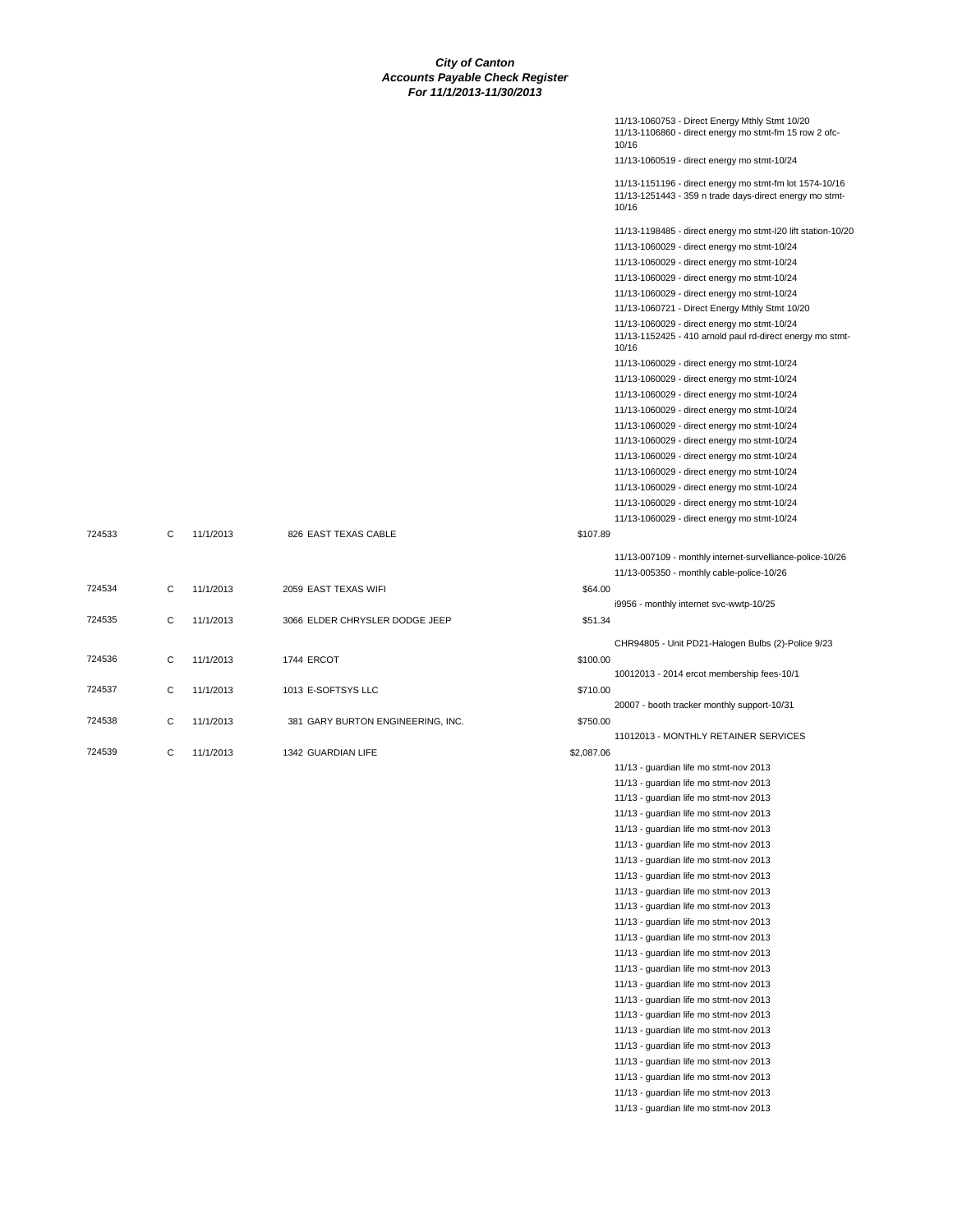11/13 - guardian life mo stmt-nov 2013

|        |   |           |                                    |             | 11/13 - guardian life mo stmt-nov 2013                                                                          |
|--------|---|-----------|------------------------------------|-------------|-----------------------------------------------------------------------------------------------------------------|
|        |   |           |                                    |             | 11/13 - guardian life mo stmt-nov 2013                                                                          |
|        |   |           |                                    |             | 11/13 - guardian life mo stmt-nov 2013                                                                          |
|        |   |           |                                    |             | 11/13 - guardian life mo stmt-nov 2013                                                                          |
| 724540 | C | 11/1/2013 | 858 H AND H CLEANING SERVICE       | \$945.00    |                                                                                                                 |
|        |   |           |                                    |             | 0013100 - office cleaning-sr cit bldg-oct 2013                                                                  |
|        |   |           |                                    |             | 0013101 - monthly cleaning svc-coc-oct 2013                                                                     |
| 724541 | C | 11/1/2013 | 44 HACH COMPANY                    | \$221.03    |                                                                                                                 |
|        |   |           |                                    |             |                                                                                                                 |
|        |   |           |                                    |             | 8539185 - ammonia-monochlorine-water plant-10/23                                                                |
| 724542 | C | 11/1/2013 | 3026 HD SUPPLY WATERWORKS LTD      | \$3,522.44  |                                                                                                                 |
|        |   |           |                                    |             | b484484 - waterline parts-utitlities-10/15                                                                      |
|        |   |           |                                    |             | b624435 - 9 pvc couplings-utilities-10/17                                                                       |
| 724543 | C | 11/1/2013 | 1671 HEALTH CARE SERVICE CORP      | \$36,800.11 |                                                                                                                 |
|        |   |           |                                    |             | 11/13 - blue cross mo stmt-nov 2013                                                                             |
|        |   |           |                                    |             | 11/13 - blue cross mo stmt-nov 2013                                                                             |
|        |   |           |                                    |             | 11/13 - blue cross mo stmt-nov 2013                                                                             |
|        |   |           |                                    |             | 11/13 - blue cross mo stmt-nov 2013                                                                             |
|        |   |           |                                    |             | 11/13 - blue cross mo stmt-nov 2013                                                                             |
|        |   |           |                                    |             | 11/13 - blue cross mo stmt-nov 2013                                                                             |
|        |   |           |                                    |             | 11/13 - blue cross mo stmt-nov 2013                                                                             |
|        |   |           |                                    |             | 11/13 - blue cross mo stmt-nov 2013                                                                             |
|        |   |           |                                    |             | 11/13 - blue cross mo stmt-nov 2013                                                                             |
|        |   |           |                                    |             | 11/13 - blue cross mo stmt-nov 2013                                                                             |
|        |   |           |                                    |             | 11/13 - blue cross mo stmt-nov 2013                                                                             |
|        |   |           |                                    |             | 11/13 - blue cross mo stmt-nov 2013                                                                             |
|        |   |           |                                    |             | 11/13 - blue cross mo stmt-nov 2013                                                                             |
|        |   |           |                                    |             | 11/13 - blue cross mo stmt-nov 2013                                                                             |
|        |   |           |                                    |             | 11/13 - blue cross mo stmt-nov 2013                                                                             |
|        |   |           |                                    |             | 11/13 - blue cross mo stmt-nov 2013                                                                             |
|        |   |           |                                    |             | 11/13 - blue cross mo stmt-nov 2013                                                                             |
|        |   |           |                                    |             | 11/13 - blue cross mo stmt-nov 2013                                                                             |
|        |   |           |                                    |             | 11/13 - blue cross mo stmt-nov 2013                                                                             |
|        |   |           |                                    |             | 11/13 - blue cross mo stmt-nov 2013                                                                             |
|        |   |           |                                    |             | 11/13 - blue cross mo stmt-nov 2013                                                                             |
|        |   |           |                                    |             | 11/13 - blue cross mo stmt-nov 2013                                                                             |
|        |   |           |                                    |             | 11/13 - blue cross mo stmt-nov 2013                                                                             |
|        |   |           |                                    |             | 11/13 - blue cross mo stmt-nov 2013                                                                             |
|        |   |           |                                    |             | 11/13 - blue cross mo stmt-nov 2013                                                                             |
| 724544 | С | 11/1/2013 | 1893 HEATH BURTON                  | \$42.00     |                                                                                                                 |
|        |   |           |                                    |             | 11012013 - Cell reimbursement                                                                                   |
| 724545 | C | 11/1/2013 | 111 HELEN PEACE                    | \$16.67     |                                                                                                                 |
|        |   |           |                                    |             | 11012013 - FIREMAN'S PENSION                                                                                    |
| 724546 | C | 11/1/2013 | 484 HILLCREST CEMETERY ASSOCIATION | \$375.00    |                                                                                                                 |
|        |   |           |                                    |             | 11012013 - MO CEMETERY MAINT                                                                                    |
| 724547 | С | 11/1/2013 | 121 HOWARD PAUL STEGALL            | \$25.00     |                                                                                                                 |
|        |   |           |                                    |             | 11012013 - MO FIREMAN'S PENSION                                                                                 |
| 724548 | C | 11/1/2013 | 955 HUTHER AND ASSOCIATES, INC.    | \$1,450.00  |                                                                                                                 |
|        |   |           |                                    |             | 38559 - biomonitoring-wwtp-4 quarterly pmts-10/18                                                               |
| 724549 | C | 11/1/2013 | 2809 INGRAM HEALTH CARE PC         | \$100.00    |                                                                                                                 |
|        |   |           |                                    |             |                                                                                                                 |
|        |   |           |                                    |             | 10/23-11214 - pre employment screen-losano-streets-10/23<br>11214-101113 - pre employment screen-b lewis-admin- |
|        |   |           |                                    |             | 10/11                                                                                                           |
| 724550 | C | 11/1/2013 | 113 J L PEACE                      | \$25.00     |                                                                                                                 |
|        |   |           |                                    |             | 11012013 - MO FIREMAN'S PENSION                                                                                 |
| 724551 | C | 11/1/2013 | 168 JIMMY PEACE                    | \$25.00     |                                                                                                                 |
|        |   |           |                                    |             | 11012013 - MO FIREMANS PENSION                                                                                  |
| 724552 | C | 11/1/2013 | 302 JOEY PEACE                     | \$25.00     |                                                                                                                 |
|        |   |           |                                    |             | 11012013 - MO FIREMANS PENSION                                                                                  |
| 724553 | C | 11/1/2013 | 1555 JOHN PROUGH                   | \$42.00     |                                                                                                                 |
|        |   |           |                                    |             | 11012013 - CELL REIMBURSEMENT                                                                                   |
| 724554 | C | 11/1/2013 | 238 JULIE SEYMORE                  | \$42.00     |                                                                                                                 |
|        |   |           |                                    |             |                                                                                                                 |

11012013 - MONTHLY CELL PHONE REIMBURSEMENT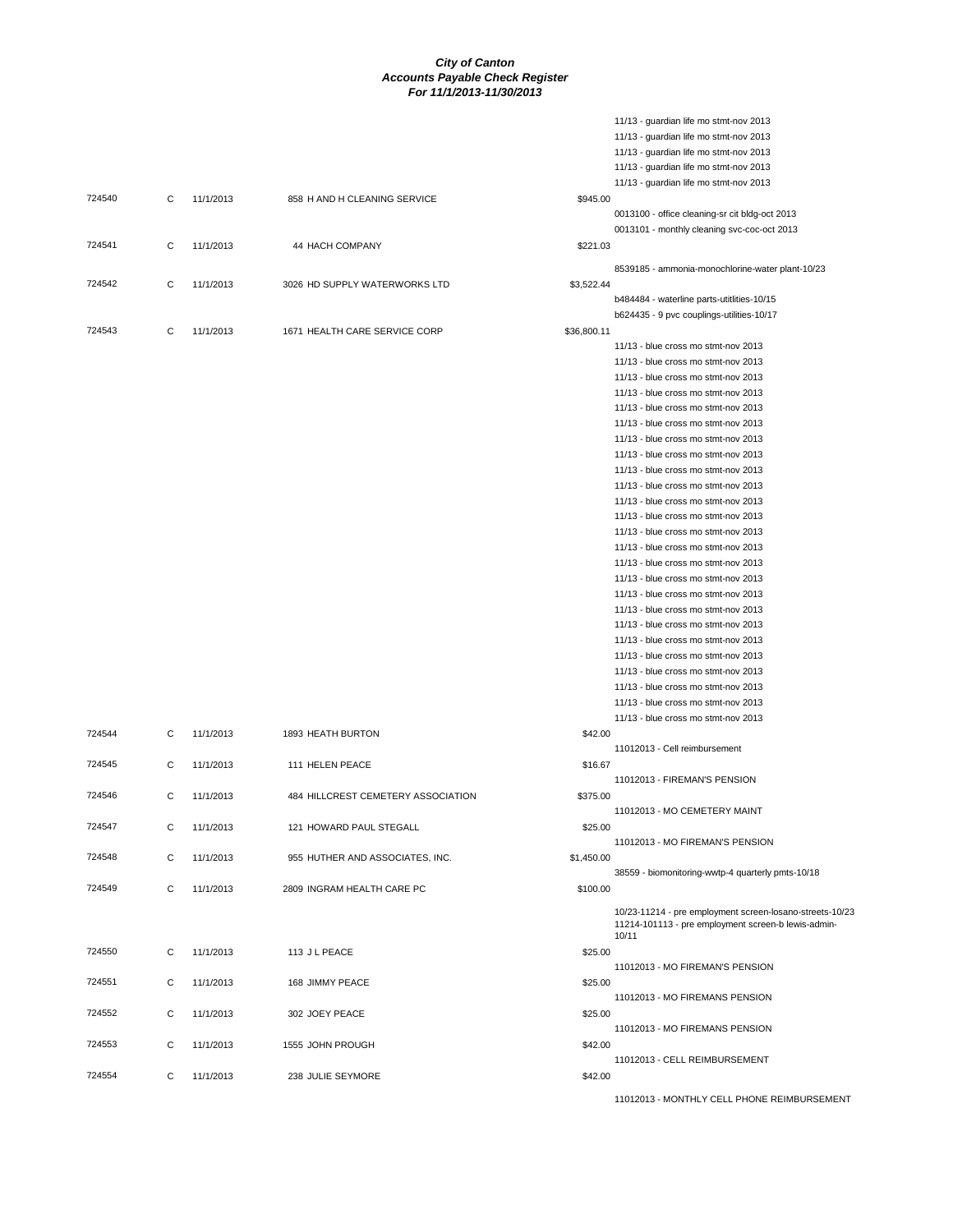| 724555 | С | 11/1/2013 | 1726 LA DEANIA JONES                      | \$42.00      |                                                                                                                                                                                                                                                                      |
|--------|---|-----------|-------------------------------------------|--------------|----------------------------------------------------------------------------------------------------------------------------------------------------------------------------------------------------------------------------------------------------------------------|
| 724556 | C | 11/1/2013 | 292 LILIA V DURHAM                        | \$42.00      | 11012013 - monthly cell phone reimbursement                                                                                                                                                                                                                          |
| 724557 | С | 11/1/2013 | 356 LINDA BOSTON                          | \$42.00      | 11012013 - MO CELL REIMBURSEMENT                                                                                                                                                                                                                                     |
| 724558 | C | 11/1/2013 | 1526 LOWER COLORADO RIVER AUTHORITY       | \$55.12      | 11012013 - MO CELL REIMBURSEMENT<br>116837 - volatine organic chemicals-water testing-water                                                                                                                                                                          |
| 724559 | С | 11/1/2013 | 1132 MIKE KING                            | \$42.00      | plant-10/13                                                                                                                                                                                                                                                          |
| 724560 | C | 11/1/2013 | 1421 OEM SUPPLIES                         | \$187.97     | 11012013 - MONTHLY CELL REIMBURSEMENT                                                                                                                                                                                                                                |
| 724561 | C | 11/1/2013 | 3036 ORKIN PEST CONTROL                   | \$285.00     | 102288-13 - ink color printer-COC                                                                                                                                                                                                                                    |
|        |   |           |                                           |              | 88300535 - Mthly pest control-Sr Cit Bldg 10/17<br>88300571 - Mthly pest control-Police 10/16<br>88300528 - Mthly pest control-Fire Dept 10/17<br>88300517 - Mthly pest control- City Hall 10/17<br>88300519 - Mthly pest control-COC 10/17                          |
|        |   |           |                                           |              | 88300541 - Mthly pest control- Plaza Museum 10/17                                                                                                                                                                                                                    |
|        |   |           |                                           |              | 88300524 - Mthly pest control- Blackwell Museum 10/17<br>88300521 - Mthly pest control- Log Cabin 10/17<br>87304023 - monthly pest control-civic ctr-oct 2013                                                                                                        |
|        |   |           |                                           |              | 88300524 - Mthly pest control- Blackwell Museum 10/17                                                                                                                                                                                                                |
| 724562 | С | 11/1/2013 | 3068 PHOENIX FABRICATORS AND ERECTORS INC | \$332,847.70 |                                                                                                                                                                                                                                                                      |
| 724563 | C | 11/1/2013 | 3009 PLAINSMAN TIRE CO                    | \$540.00     | 10282013 - 500,000 Composite Elevated Storage Tank                                                                                                                                                                                                                   |
| 724564 | C | 11/1/2013 | 84 POSTMASTER                             | \$200.00     | 150227 - Unit #103 skid steer 4 tires-FM<br>10202013 - first class mail-pre sort permit renewal-Permit<br>#1-ub-10/20                                                                                                                                                |
| 724565 | C | 11/1/2013 | 2938 POTTER MINTON PC                     | \$5,790.81   |                                                                                                                                                                                                                                                                      |
|        |   |           |                                           |              | 09233.1024554 - city attorney fees-mo stmt-sep 2013                                                                                                                                                                                                                  |
|        |   |           |                                           |              | 09233.1024554 - city attorney fees-mo stmt-sep 2013                                                                                                                                                                                                                  |
|        |   |           |                                           |              | 09233.1024554 - city attorney fees-mo stmt-sep 2013                                                                                                                                                                                                                  |
|        |   |           |                                           |              | 09233.1024554 - city attorney fees-mo stmt-sep 2013                                                                                                                                                                                                                  |
|        |   |           |                                           |              | 09233.1024554 - city attorney fees-mo stmt-sep 2013                                                                                                                                                                                                                  |
|        |   |           |                                           |              | 09233.1024554 - city attorney fees-mo stmt-sep 2013                                                                                                                                                                                                                  |
|        |   |           |                                           |              | 09233.1024554 - city attorney fees-mo stmt-sep 2013                                                                                                                                                                                                                  |
|        |   |           |                                           |              | 09233.1024554 - city attorney fees-mo stmt-sep 2013                                                                                                                                                                                                                  |
|        |   |           |                                           |              | 09233.1024554 - city attorney fees-mo stmt-sep 2013                                                                                                                                                                                                                  |
|        |   |           |                                           |              | 09233.1024554 - city attorney fees-mo stmt-sep 2013                                                                                                                                                                                                                  |
| 724566 | С | 11/1/2013 | <b>188 PURCHASE POWER</b>                 | \$415.98     |                                                                                                                                                                                                                                                                      |
| 724567 | С | 11/1/2013 | 1867 QUILL CORPORATION                    | \$164.50     | 11/13-0521-1474 - postage refill-postage meter-fm-10/13                                                                                                                                                                                                              |
| 724568 | С | 11/1/2013 | 322 RUBY NORMAN                           | \$16.67      | 6504605 - 50 reams white paper-coc-10/17                                                                                                                                                                                                                             |
| 724569 | С | 11/1/2013 | 2480 SAFETY-KLEEN                         | \$169.35     | 11012013 - FIREMAN'S PENSION                                                                                                                                                                                                                                         |
|        |   |           |                                           |              | 61883055 - washer solvent-utility barn-10/16                                                                                                                                                                                                                         |
| 724570 | C | 11/1/2013 | 70 STORY-WRIGHT INC                       | \$1,355.36   |                                                                                                                                                                                                                                                                      |
|        |   |           |                                           |              | 0173845-001 - payroll laser checks/ap laser checks-10/14<br>0173586-001 - red ballpoint pens- COC 10/10<br>0173827-001 - permit apps- COC 10/18<br>0173747-001 - file folders- Muni Court 10/18<br>0173745-001 - legal file folders, calculator ribbon- COC<br>10/18 |
|        |   |           |                                           |              |                                                                                                                                                                                                                                                                      |

0173845-001 - payroll laser checks/ap laser checks-10/14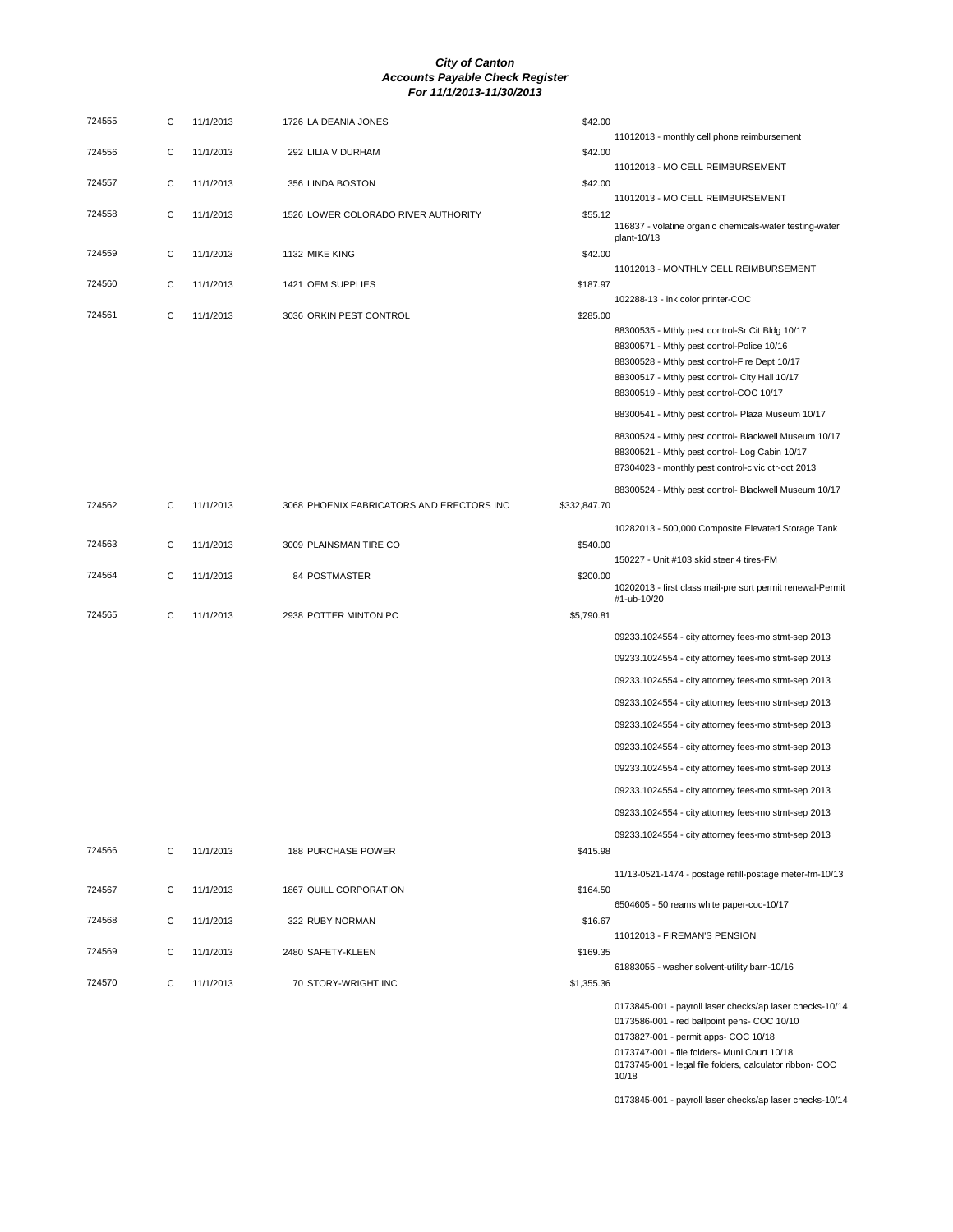|        |   |           |                                              |            | 0172781-001 - card stock paper for complex<br>0173771-001 - wipe off calender, paper, 3mo wall calender,<br>exp pocket files-FM 10/18 |
|--------|---|-----------|----------------------------------------------|------------|---------------------------------------------------------------------------------------------------------------------------------------|
|        |   |           |                                              |            | 0173033-001 - adhesive notes, post it flags-COC 9/27                                                                                  |
|        |   |           |                                              |            | 0172938-001 - notary stamp- Julie 9/24                                                                                                |
|        |   |           |                                              |            | 0172794-001 - letter pads canary- COC 9/19                                                                                            |
|        |   |           |                                              |            | 0173313-001 - correction pens- Debbie 10/4                                                                                            |
|        |   |           |                                              |            | 173826-001 - permit apps- Fire Dept 10/18                                                                                             |
| 724571 | С | 11/1/2013 | 129 TEXAS MUNICIPAL LEAGUE                   | \$960.00   |                                                                                                                                       |
|        |   |           |                                              |            | 2014/c-1381 - membership fees-12/1/13-11/30/14                                                                                        |
| 724572 | С | 11/1/2013 | 114 THOMAS MILFORD                           | \$25.00    |                                                                                                                                       |
|        |   |           |                                              |            | 11012013 - MO FIREMAN'S PENSION                                                                                                       |
| 724573 | C | 11/1/2013 | 740 TOM PERRY                                | \$42.00    |                                                                                                                                       |
|        |   |           |                                              |            | 11012013 - MONTHLY CELL PHONE REIMBURSEMENT                                                                                           |
| 724574 | C | 11/1/2013 | 241 TRACTOR SUPPLY CREDIT PLAN               | \$181.59   |                                                                                                                                       |
|        |   |           |                                              |            | 300203814 - traffic flags-pvc boots-fm-10/1                                                                                           |
|        |   |           |                                              |            | 300203814 - traffic flags-pvc boots-fm-10/1                                                                                           |
|        |   |           |                                              |            | 200200699 - mealworm frenzy-all life stage cat food-animal<br>shelter-9/23                                                            |
|        |   |           |                                              |            | 200201315 - 3/8 inch hook clevis grab-safety chain-9/27<br>300202530 - coupler-roller-adapters-for new sprayer-streets<br>9/23        |
|        |   |           |                                              |            | 300203873 - 5 pc pack front cover lens-for sprayer-10/2                                                                               |
| 724575 | С | 11/1/2013 | 2556 TRINITY MATERIALS, INC.                 | \$456.63   |                                                                                                                                       |
|        |   |           |                                              |            | 7140 332287 - 1 3/4 flex base-streets maint-10/23                                                                                     |
| 724576 | С | 11/1/2013 | 2716 TRINITY MOTHER FRANCES HEALTH & FITNESS | \$160.00   |                                                                                                                                       |
|        |   |           |                                              |            | 10/13 - tmf membership dues-oct 2013                                                                                                  |
|        |   |           |                                              |            | 10/13cr - tmf membership dues-oct 2013                                                                                                |
|        |   |           |                                              |            | 10/13 - tmf membership dues-oct 2013                                                                                                  |
|        |   |           |                                              |            | 10/13 - tmf membership dues-oct 2013                                                                                                  |
|        |   |           |                                              |            | 10/13 - tmf membership dues-oct 2013                                                                                                  |
|        |   |           |                                              |            | 10/13 - tmf membership dues-oct 2013                                                                                                  |
| 724577 | С | 11/1/2013 | 117 TROYCE CASEY                             | \$25.00    |                                                                                                                                       |
|        |   |           |                                              |            | 11012013 - MO FIREMAN'S PENSION                                                                                                       |
| 724578 | С | 11/1/2013 | 844 USA BLUE BOOK                            | \$120.51   |                                                                                                                                       |
| 724579 | С | 11/1/2013 | 218 VAN ZANDT INTERNET                       | \$40.00    | 180977 - 12 gaskets-wwtp-10/21                                                                                                        |
|        |   |           |                                              |            |                                                                                                                                       |
|        |   |           |                                              |            | i18317 - cantontex.com-domain monthly hosting-10/25                                                                                   |
| 724580 | С | 11/1/2013 | 139 VERIZON SOUTHWEST                        | \$803.22   |                                                                                                                                       |
|        |   |           |                                              |            | 11/13-040930 - verizon mo stmt-blackwell museum-10/16                                                                                 |
|        |   |           |                                              |            | 11/13-130125 - 903-567-2846 verizon mo stmt--10/16                                                                                    |
|        |   |           |                                              |            | 11/13*060905 - 903-567-6556-verizon mo stmt-fm-10/16                                                                                  |
|        |   |           |                                              |            |                                                                                                                                       |
|        |   |           |                                              |            | 11/13-000331 - 903-567-7805-verizon mo stmt-10/13                                                                                     |
|        |   |           |                                              |            | 10/13-061031 - 903-567-4854 verizon mo stmt-10/10                                                                                     |
|        |   |           |                                              |            | 11/13-040113 - 903-567-0478-verizon mo stmt-10/22                                                                                     |
| 724581 | С | 11/1/2013 | 2966 VZCM INC                                | \$500.00   | 11/13-130314 - verizon mo stmt-dry loop water tank-10/19                                                                              |
|        |   |           |                                              |            | 11012013 - Monthly Maintenance                                                                                                        |
| 724582 | С | 11/1/2013 | 105 WALMART COMMUNITY/RFCSLLC                | \$1,320.92 | 05263 - seat covers-bandages-dishwashing cleaner-animal<br>shelter-10/10                                                              |
|        |   |           |                                              |            | 06187 - paper towels-folgers coffee-armorall-fire dept-9/23                                                                           |
|        |   |           |                                              |            | 0684 - water-halogen lights-bulbs-water plant-10/8                                                                                    |
|        |   |           |                                              |            | 0684 - water-halogen lights-bulbs-water plant-10/8                                                                                    |
|        |   |           |                                              |            | 0684 - water-halogen lights-bulbs-water plant-10/8                                                                                    |
|        |   |           |                                              |            | 06799 - dog food-treats-grooming supplies-powerwasher-                                                                                |
|        |   |           |                                              |            | animal shelter-9/23                                                                                                                   |
|        |   |           |                                              |            | 06799 - dog food-treats-grooming supplies-powerwasher-<br>animal shelter-9/23                                                         |
|        |   |           |                                              |            | 06799 - dog food-treats-grooming supplies-powerwasher-<br>animal shelter-9/23                                                         |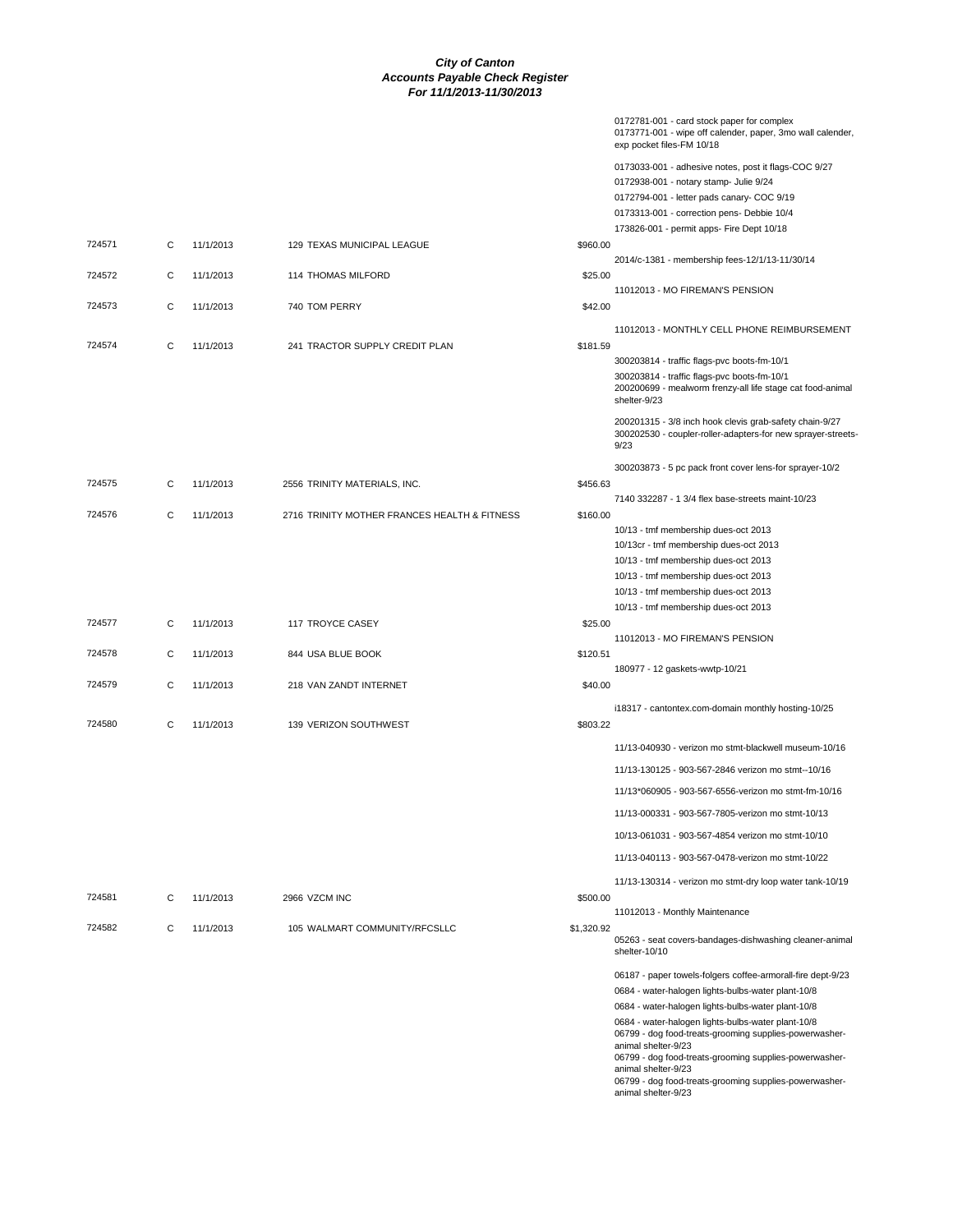|          | 05263 - seat covers-bandages-dishwashing cleaner-animal                                                                                                                                                 |
|----------|---------------------------------------------------------------------------------------------------------------------------------------------------------------------------------------------------------|
|          | shelter-10/10<br>05263 - seat covers-bandages-dishwashing cleaner-animal<br>shelter-10/10                                                                                                               |
|          | 1417 - inmate meals-office supplies-Police Dept 10/02<br>05263 - seat covers-bandages-dishwashing cleaner-animal<br>shelter-10/10                                                                       |
|          | 05263 - seat covers-bandages-dishwashing cleaner-animal<br>shelter-10/10                                                                                                                                |
|          | 05263 - seat covers-bandages-dishwashing cleaner-animal<br>shelter-10/10                                                                                                                                |
|          | 07316 - printer cartridges-water-1 gallon sprayer-wwtp-9/24<br>05263 - seat covers-bandages-dishwashing cleaner-animal<br>shelter-10/10<br>06571 - levi jeans-60 ft trolley-super cable-animal shelter- |
|          | 9/24<br>09363 - water for council 09/16                                                                                                                                                                 |
|          | 9473 - ilogic ear phones, jvc marsh, relion templetouch-<br>Debra 9/17                                                                                                                                  |
|          | 6333 - hand soap, toilet paper, air freshener-COC 9/20                                                                                                                                                  |
|          | 07316 - printer cartridges-water-1 gallon sprayer-wwtp-9/24                                                                                                                                             |
|          | 1417 - inmate meals-office supplies-Police Dept 10/02<br>06571 - levi jeans-60 ft trolley-super cable-animal shelter-<br>9/24                                                                           |
|          | 06571 - levi jeans-60 ft trolley-super cable-animal shelter-<br>9/24                                                                                                                                    |
|          | 06571 - levi jeans-60 ft trolley-super cable-animal shelter-<br>9/24                                                                                                                                    |
|          | 02295 - hand vacuum-animal shelter-9/29                                                                                                                                                                 |
|          | 01249 - ink cartridges-bulbs-water plant-10/8<br>01249 - ink cartridges-bulbs-water plant-10/8                                                                                                          |
|          | 07316 - printer cartridges-water-1 gallon sprayer-wwtp-9/24                                                                                                                                             |
|          | 07316 - printer cartridges-water-1 gallon sprayer-wwtp-9/24                                                                                                                                             |
|          | 06571 - levi jeans-60 ft trolley-super cable-animal shelter-<br>9/24                                                                                                                                    |
| \$50.00  | 11012013 - MEALS ON WHEELS                                                                                                                                                                              |
| \$529.20 |                                                                                                                                                                                                         |
| \$16.67  | 11012013 - rental of temporary offfice building                                                                                                                                                         |
|          | 11012013 - Fireman's Pension                                                                                                                                                                            |
| \$234.90 | 11052013 - CAUSE # 05-00293-CASE # N009204753-<br><b>BRANDY/STEPHEN</b>                                                                                                                                 |
| \$193.52 | 11052013 - CAUSE # 04 00514-CHRISTINA/JOE                                                                                                                                                               |
| \$69.23  | 11052013 - CAUSE-94211-COLLEEN BROWN/JOEL<br>BROWN--AG CASE#-4591592561                                                                                                                                 |
| \$103.26 | 11052013 - Kandice Ryan Durham-Little/Brandon K Little-<br>cause 10-00819                                                                                                                               |
| \$101.09 | 11052013 - #0012831167 case 77,195-leonardo<br>cruz/adriana toledo                                                                                                                                      |
| \$320.00 |                                                                                                                                                                                                         |
|          | 11052013 - EMPLOYEE DIRECT SAVINGS DEPOSIT                                                                                                                                                              |
|          | 11052013 - EMPLOYEE DIRECT SAVINGS DEPOSIT                                                                                                                                                              |
|          | 11052013 - EMPLOYEE DIRECT SAVINGS DEPOSIT                                                                                                                                                              |
|          | 11052013 - EMPLOYEE DIRECT SAVINGS DEPOSIT                                                                                                                                                              |
|          | 11052013 - EMPLOYEE DIRECT SAVINGS DEPOSIT                                                                                                                                                              |
|          | 11052013 - EMPLOYEE DIRECT SAVINGS DEPOSIT                                                                                                                                                              |
| \$230.77 | 11052013 - CASE-09-00132-ROBIN ALLISON/BRAD<br><b>ALLISON</b>                                                                                                                                           |
| \$138.46 |                                                                                                                                                                                                         |

| 724583 | C | 11/1/2013 | 212 WILLIAM SUMMITT             | \$50.00  |
|--------|---|-----------|---------------------------------|----------|
| 724584 | C | 11/1/2013 | 2974 WILLIAMS SCOTSMAN INC      | \$529.20 |
| 724585 | C | 11/1/2013 | 3108 ZELMA TAWATER              | \$16.67  |
| 724586 | C | 11/5/2013 | 1669 BRANDY DEVILLE             | \$234.90 |
| 724587 | C | 11/5/2013 | 732 CHRISTINA E RYDER           | \$193.52 |
| 724588 | C | 11/5/2013 | 1593 COLLEEN M BROWN            | \$69.23  |
| 724589 | C | 11/5/2013 | 2896 KANDICE RYAN DURHAM-LITTLE | \$103.26 |
| 724590 | C | 11/5/2013 | 3013 LEONARDO CRUZ              | \$101.09 |
| 724591 | C | 11/5/2013 | 134 MY CREDIT UNION             | \$320.00 |

724592 C 11/5/2013 1918 ROBIN MICHELLE ALLISON 724593 C 11/5/2013 2736 State Disbursement Unit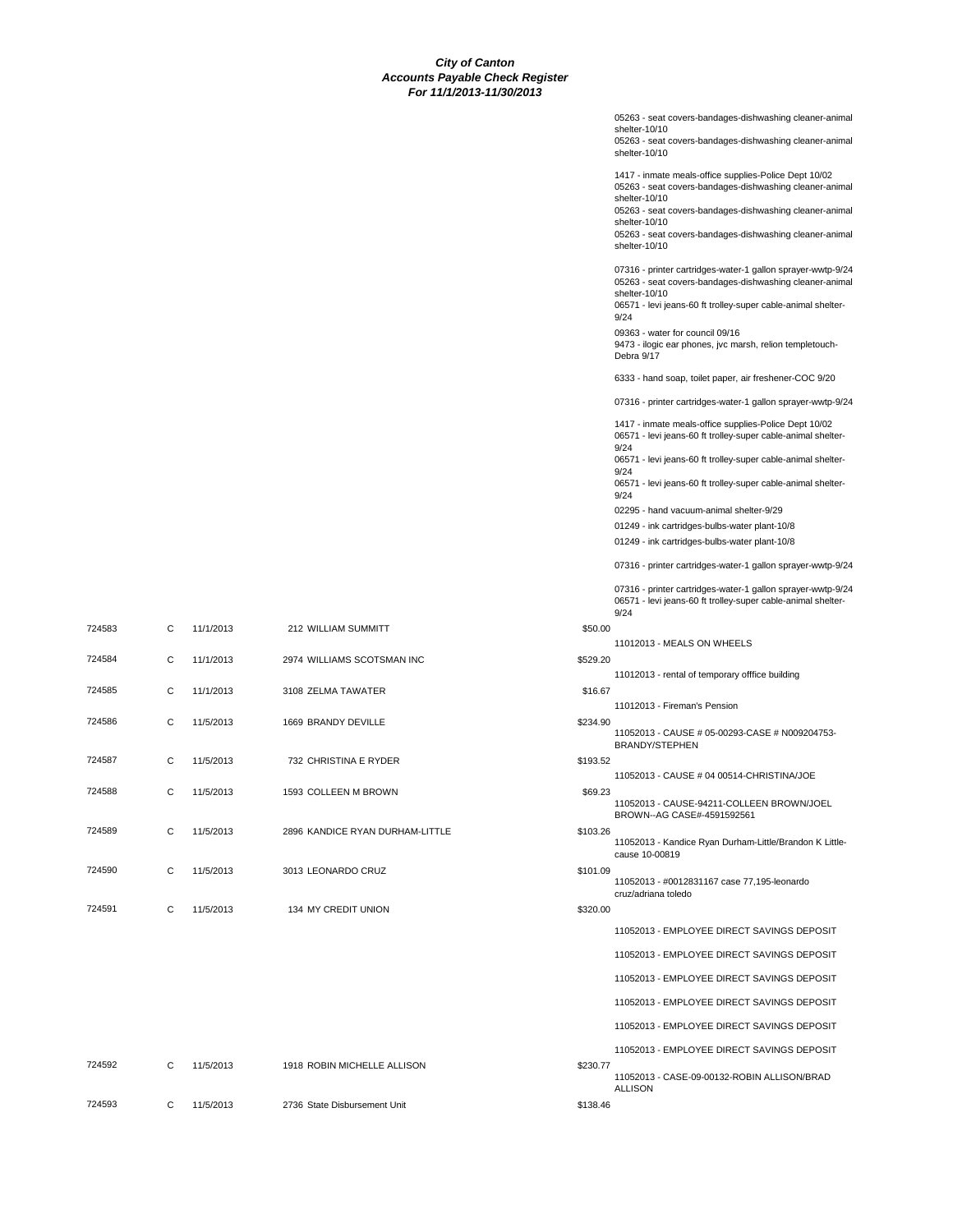|        |   |           |                                 |             | 11052013 - cause #CV38856/dana/j phillips                   |
|--------|---|-----------|---------------------------------|-------------|-------------------------------------------------------------|
| 724594 | C | 11/5/2013 | 160 TEXAS MUNICIPAL RETIREMENT  | \$33,444.99 |                                                             |
|        |   |           |                                 |             | 11/13 - tmrs contributions oct 2013                         |
|        |   |           |                                 |             | 11/13 - tmrs contributions oct 2013                         |
|        |   |           |                                 |             | 11/13 - tmrs contributions oct 2013                         |
|        |   |           |                                 |             | 11/13 - tmrs contributions oct 2013                         |
|        |   |           |                                 |             | 11/13 - tmrs contributions oct 2013                         |
|        |   |           |                                 |             | 11/13 - tmrs contributions oct 2013                         |
|        |   |           |                                 |             |                                                             |
|        |   |           |                                 |             | 11/13 - tmrs contributions oct 2013                         |
|        |   |           |                                 |             | 11/13 - tmrs contributions oct 2013                         |
|        |   |           |                                 |             | 11/13 - tmrs contributions oct 2013                         |
|        |   |           |                                 |             | 11/13 - tmrs contributions oct 2013                         |
| 724595 | C | 11/7/2013 | 3011 AMANDA WHEELER             | \$126.88    |                                                             |
|        |   |           |                                 |             | 11072013 - fm independent contract labor-11/4-11/5          |
| 724596 | C |           |                                 |             |                                                             |
|        |   | 11/7/2013 | 3096 CHARLES BELL II            | \$126.88    |                                                             |
|        |   |           |                                 |             | 11072013 - fm independent contract labor-11/4-11/5          |
| 724597 | C | 11/7/2013 | 1903 CHARLES CUNNINGHAM         | \$126.88    |                                                             |
|        |   |           |                                 |             |                                                             |
|        |   |           |                                 |             | 11072013 - fm independent contract labor-11/4-11/5          |
| 724598 | C | 11/7/2013 | 3092 CHARLES W BROWN            | \$126.88    |                                                             |
|        |   |           |                                 |             | 11072013 - fm independent contract labor-11/4-11/5          |
| 724599 | C | 11/7/2013 | 3001 DONALD W WHEELER           | \$126.88    |                                                             |
|        |   |           |                                 |             |                                                             |
|        |   |           |                                 |             | 11072013 - fm independent contract labor-11/4-11/5          |
| 724600 | С | 11/7/2013 | 3093 GEORGINA VILLANUEVA        | \$126.88    |                                                             |
|        |   |           |                                 |             |                                                             |
|        |   |           |                                 |             | 11072013 - fm independent contract labor-11/4-11/5          |
| 724601 | C | 11/7/2013 | 3098 JAMES H LYONS              | \$65.25     |                                                             |
|        |   |           |                                 |             | 11072013 - fm independent contract labor-11/4               |
| 724602 | C | 11/7/2013 | 1881 JAMES JOHNSON              | \$123.25    |                                                             |
|        |   |           |                                 |             | 11072013 - fm independent contract labor-11/4-11/5          |
| 724603 | C | 11/7/2013 | 2844 JERRY OSBURN               | \$126.88    |                                                             |
|        |   |           |                                 |             |                                                             |
|        |   |           |                                 |             | 11072013 - fm independent contract labor-11/4-11/5          |
| 724604 | C | 11/7/2013 | 63 JESSIE STANFORD              | \$126.88    |                                                             |
|        |   |           |                                 |             |                                                             |
|        |   |           |                                 |             | 11072013 - fm independent contract labor-11/4-11/5          |
| 724605 | C | 11/7/2013 | 3112 JOSH ADDISON               | \$58.00     |                                                             |
|        |   |           |                                 |             | 11072013 - fm independent contract labor-11/4               |
| 724606 | C | 11/7/2013 | 2997 JUSTIN WHEELER             | \$126.88    |                                                             |
|        |   |           |                                 |             | 11072013 - fm independent contract labor-11/4-11/5          |
| 724607 | C | 11/7/2013 | 2999 LUZ MARIA MARTINEZ SALAZAR | \$126.88    |                                                             |
|        |   |           |                                 |             |                                                             |
|        |   |           |                                 |             | 11072013 - fm independent contract labor-11/4-11/5          |
| 724608 | C | 11/7/2013 | 2963 MARTHA VILLANUEVA          | \$126.88    |                                                             |
|        |   |           |                                 |             |                                                             |
|        |   |           |                                 |             | 11072013 - fm independent contract labor-11/4-11/5          |
| 724609 | С | 11/7/2013 | 3000 PAMELA WEAVER              | \$123.25    |                                                             |
|        |   |           |                                 |             | 11072013 - fm independent contract labor-11/4-11/5          |
| 724610 | С | 11/7/2013 | 3113 PAUL ROGERS                | \$65.25     |                                                             |
|        |   |           |                                 |             | 11072013 - fm independent contract labor-11/4               |
| 724611 |   | 11/7/2013 |                                 |             |                                                             |
|        | C |           | 2984 PEGGY SUE CLARK            | \$58.00     |                                                             |
|        |   |           |                                 |             | 11072013 - fm independent contract labor-11/4               |
| 724612 | С | 11/7/2013 | 1659 RONALD WRIGHT              | \$126.88    |                                                             |
|        |   |           |                                 |             | 11072013 - fm independent contract labor-11/4-11/5          |
| 724613 | C | 11/7/2013 | 374 SANDRA HOWARD               | \$126.88    |                                                             |
|        |   |           |                                 |             |                                                             |
|        |   |           |                                 |             | 11072013 - fm independent contract labor-11/4-11/5          |
| 724614 | C | 11/7/2013 | 3091 SHELLIE DODSON             | \$126.88    |                                                             |
|        |   |           |                                 |             | 11072013 - fm independent contract labor-11/4-11/5          |
| 724615 |   |           |                                 |             |                                                             |
|        | C | 11/7/2013 | 2827 TIM JOHNSON                | \$126.88    |                                                             |
|        |   |           |                                 |             | 11072013 - fm independent contract labor-11/4-11/5          |
| 724616 | С | 11/8/2013 | 3114 COLLIN COLLEGE             | \$80.00     |                                                             |
|        |   |           |                                 |             | 11082013 - j phillips-field training officer course-police- |
|        |   |           |                                 |             | 11/11-11/14                                                 |
| 724617 | С | 11/8/2013 | 1363 HARRY WHITE                | \$41.56     |                                                             |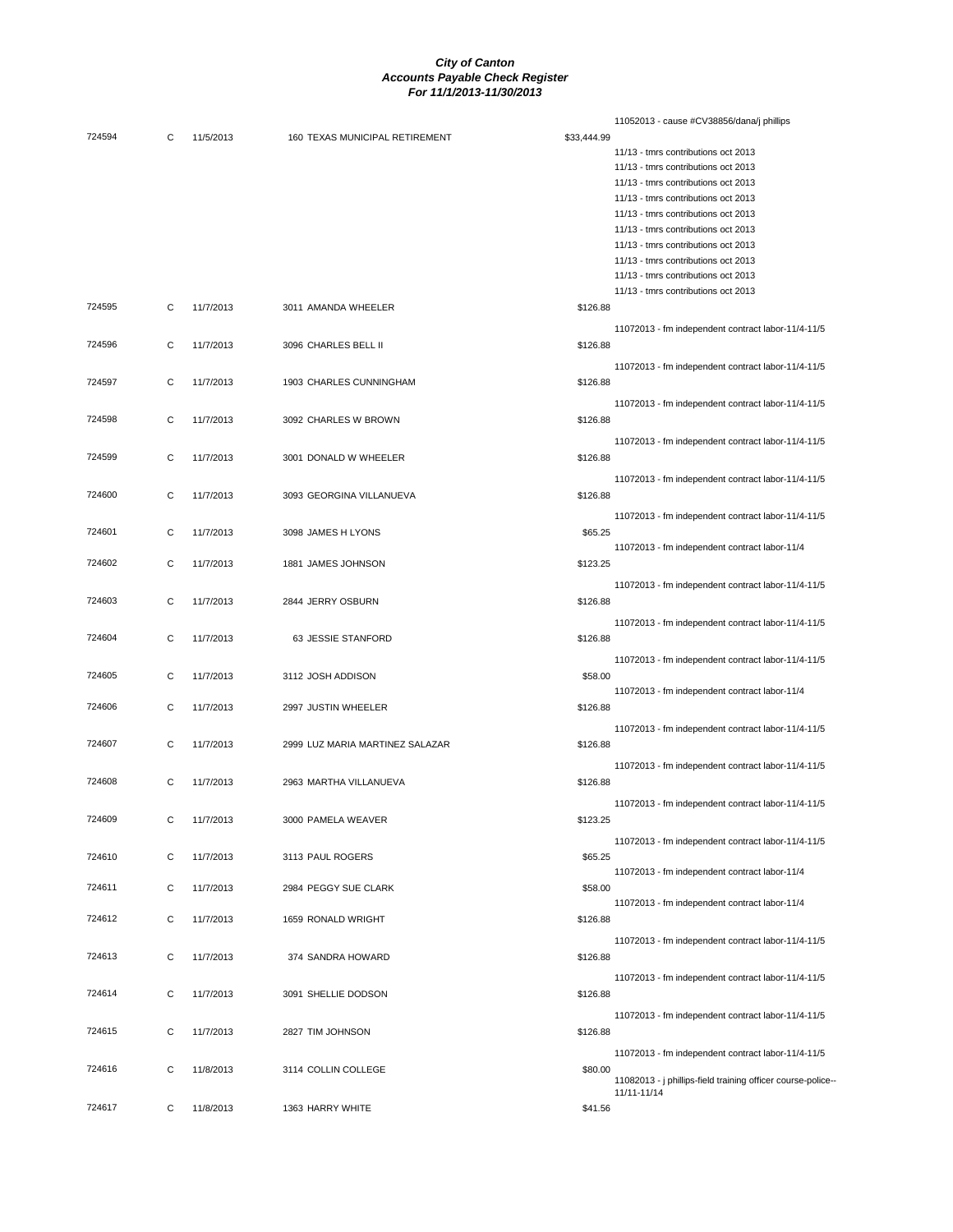|        |   |            |                                           |            | 9-091900-04 Refund - Utility Billing Refund                                                                                    |
|--------|---|------------|-------------------------------------------|------------|--------------------------------------------------------------------------------------------------------------------------------|
| 724618 | C | 11/8/2013  | 3115 KELLY CROW                           | \$80.00    |                                                                                                                                |
|        |   |            |                                           |            | 11082013 - refund on transfer station charges-11/8                                                                             |
| 724619 | С | 11/10/2013 | 783 2HOT CHICS CUSTOM SIGN SHOP           | \$95.00    | 131001 - (19)-12 X 18 golf tournament signs-police golf<br>funds-10/1                                                          |
| 724620 | C | 11/10/2013 | 2654 4M CONSTRUCTION SERVICES INC.        | \$1,822.00 |                                                                                                                                |
|        |   |            |                                           |            | 493953 - Repair 6 inch water line-10/31                                                                                        |
| 724621 | С | 11/10/2013 | 196 ANALYTICAL ENVIRONMENTAL LABORATORIES | \$854.00   |                                                                                                                                |
|        |   |            |                                           |            | 19242 - Samples for Water Testing-10/31                                                                                        |
| 724622 | C | 11/10/2013 | 3116 ARS EQUIPMENT                        | \$560.47   | 494 - Labor to install compactor-fm-10/30                                                                                      |
| 724623 | C | 11/10/2013 | 53 ATMOS ENERGY                           | \$70.40    |                                                                                                                                |
|        |   |            |                                           |            | 11/13-3036424448 - atmos monthly stmt-city hall-10/29<br>11/13-3036825541 - atmos monthly stmt-plaza museum-<br>10/29          |
| 724624 | C | 11/10/2013 | 15 BILLIE ROSE FLORAL                     | \$191.00   |                                                                                                                                |
|        |   |            |                                           |            | 731-10312013 - sympathy flowers-oct 2013                                                                                       |
|        |   |            |                                           |            | 731-10312013 - sympathy flowers-oct 2013                                                                                       |
| 724625 | С | 11/10/2013 | 1363 Bobby Long                           | \$93.33    | 731-10312013 - sympathy flowers-oct 2013                                                                                       |
|        |   |            |                                           |            | 8-081050-05 Refund - Utility Billing Refund                                                                                    |
| 724626 | C | 11/10/2013 | 211 BORDERS & LONG OIL, INC.              | \$648.20   |                                                                                                                                |
|        |   |            |                                           |            | 34789 - diesel fuel-200 gal @3.241-fire dept-11/1                                                                              |
| 724627 | C | 11/10/2013 | 92 CARQUEST AUTO PARTS                    | \$304.01   |                                                                                                                                |
|        |   |            |                                           |            | 7979-124907 - sparks plugs for golf carts-fm-10/16                                                                             |
|        |   |            |                                           |            | 7979-124673 - oil for stock-fm-10/10                                                                                           |
|        |   |            |                                           |            | 7979-124673 - oil for stock-fm-10/10<br>7979-125466 - unit 68-white golf cart-oil-fm-10/31                                     |
|        |   |            |                                           |            |                                                                                                                                |
|        |   |            |                                           |            | 7979-125335 - unit 68-white golf cart-oil change-fm-10/28                                                                      |
|        |   |            |                                           |            | 7979-125153 - unit 105-grasshopper-plug-fm-10/23                                                                               |
|        |   |            |                                           |            | 7979-124667 - fuel filters-golf carts-fm-10/10<br>7979-124884 - unit 30-wiper blades-fm-10/16                                  |
|        |   |            |                                           |            |                                                                                                                                |
|        |   |            |                                           |            | 7979-124584 - unit 81-starting fluid for trash truck-fm-10/9                                                                   |
|        |   |            |                                           |            | 7979-124555 - tow strap for hauling-fm-10/8                                                                                    |
| 724628 | C | 11/10/2013 | 135 CARTER EQUIPMENT                      | \$4,596.58 | 7979-124966 - unit 30-miniature light bulb-fm-10/18                                                                            |
|        |   |            |                                           |            | 7449 - Gear Reducer for Belt Press-wwtp-10/4                                                                                   |
| 724629 | C | 11/10/2013 | 3106 CKS WIRELESS                         | \$397.50   |                                                                                                                                |
|        |   |            |                                           |            | 1148 - tech labor-tower-cat 5e cable-10/29                                                                                     |
|        |   |            |                                           |            | 1148 - tech labor-tower-cat 5e cable-10/29                                                                                     |
|        |   |            |                                           |            | 1148 - tech labor-tower-cat 5e cable-10/29                                                                                     |
| 724630 | C | 11/10/2013 | 33 CRANDALL TRUCKING CO., INC.            | \$311.04   |                                                                                                                                |
|        |   |            |                                           |            | c-4405 - 53.72 tons crushed rock-fm stockpile-10/23                                                                            |
| 724631 | С | 11/10/2013 | 1363 DENNIS ROWAN                         | \$100.00   | 11072013 - dennis rowan-refund for first Monday space                                                                          |
|        |   |            |                                           |            | rental for dec 2013                                                                                                            |
| 724632 | C | 11/10/2013 | 1960 DIRECT ENERGY BUSINESS-DALLAS        | \$66.78    |                                                                                                                                |
|        |   |            |                                           |            | 11/13-1141765 - direct energy mo stmt-lot 1122-fm-10/29<br>11/13-1113700 - direct energy mo stmt-800 fm lane unit 94-<br>10/28 |
| 724633 | C | 11/10/2013 | 222 DIXIE PAPER CO. INC.                  | \$8,708.78 |                                                                                                                                |
|        |   |            |                                           |            | 444937 - 12 cases quik mark paint-fm-10/2                                                                                      |
|        |   |            |                                           |            | 445586 - aerosol paint- FM 10/11<br>446088 - soap, trash bags, toilet paper, latex gloves-FM<br>10/08                          |
|        |   |            |                                           |            | 446233 - aerosol paint- FM 10/08                                                                                               |
|        |   |            |                                           |            | 446644 - aerosol paint-FM 10/11                                                                                                |
|        |   |            |                                           |            | 446900 - clean pine concentrate, air filter- FM 10/10                                                                          |
|        |   |            |                                           |            | 447364 - returned foam handwash-FM 10/14                                                                                       |
|        |   |            |                                           |            | 447365 - returned foam handwash- FM 10/14                                                                                      |
|        |   |            |                                           |            | 450101 - air filter- FM 10/24<br>450102 - orange safety vests- FM 10/24                                                        |
| 724634 | С | 11/10/2013 | 1363 Don E. Pierson                       | \$76.93    |                                                                                                                                |
|        |   |            |                                           |            |                                                                                                                                |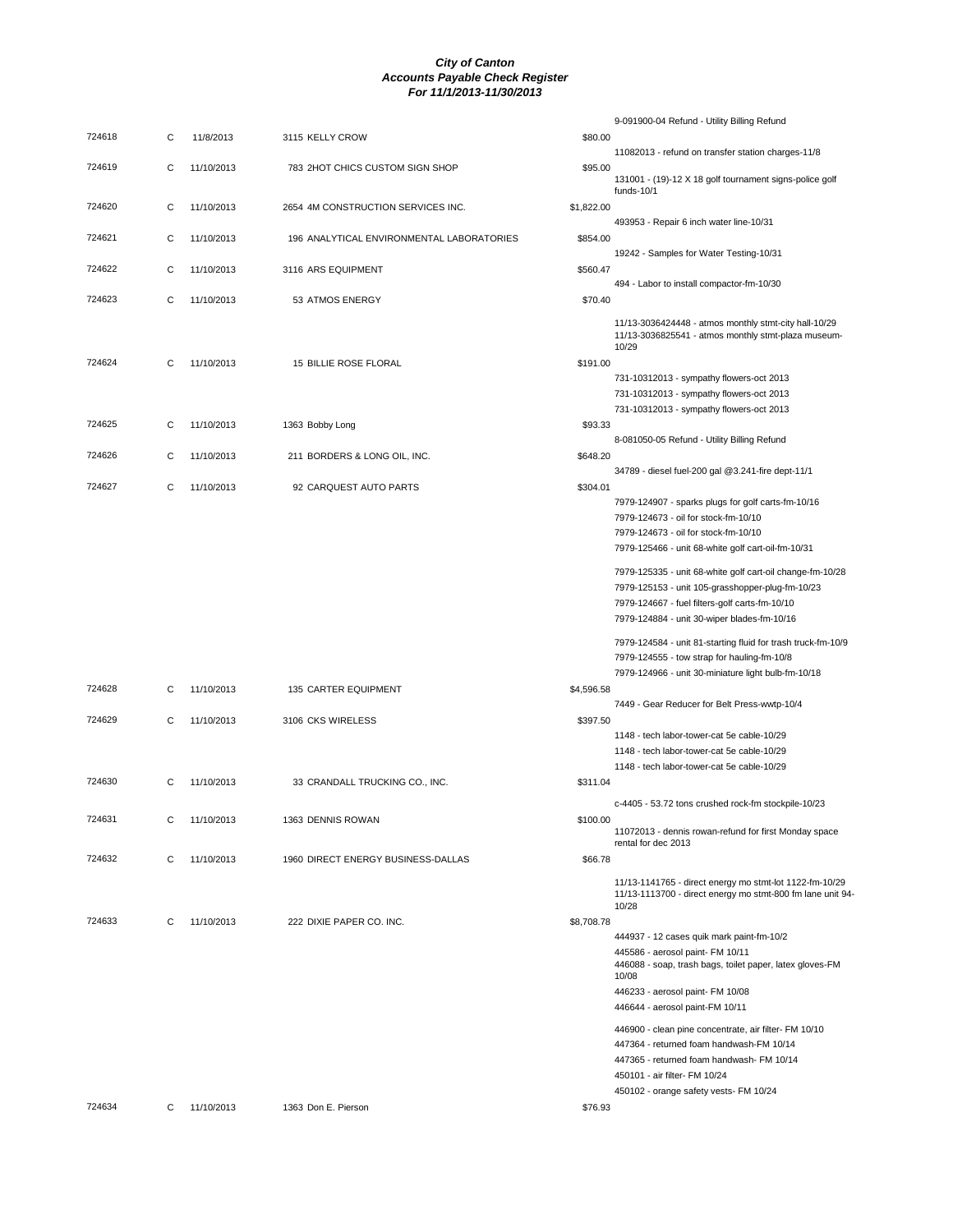| 724635 | С | 11/10/2013 | 1038 DOUGLAS BELZER                         | \$1,000.00  | 11-112180-03 Refund - Utility Billing Refund                                                                         |
|--------|---|------------|---------------------------------------------|-------------|----------------------------------------------------------------------------------------------------------------------|
|        |   |            |                                             |             | 11032013 - food service inspections-10/10-11/3<br>11032013 - food service inspections-10/10-11/3                     |
| 724636 | С | 11/10/2013 | 32 DPC INDUSTRIES, INC.                     | \$844.98    | 797003440-13 - (900) 150 lb drums chlorine-water plant-<br>10/29                                                     |
| 724637 | С | 11/10/2013 | 827 DURABLE COMPONENT TECH                  | \$377.50    | 394836-dct-2 - 3 lined jackets-wwtp-10/31                                                                            |
|        |   |            |                                             |             | 394836-dct-1 - 3 duster raincoats-2 yellow bibs-wwtp-10/31                                                           |
| 724638 | С | 11/10/2013 | 826 EAST TEXAS CABLE                        | \$50.95     | 11/13-005299 - monthly internet-fire dept-10/26                                                                      |
| 724639 | С | 11/10/2013 | 1363 Eddy Drew Kettle Corn                  | \$69.86     | 7-071070-02 Refund - Utility Billing Refund                                                                          |
| 724641 | С | 11/10/2013 | 2926 FIRST CHECK                            | \$97.00     | 3951 - pre employment background checks-10/31                                                                        |
|        |   |            |                                             |             | 3951 - pre employment background checks-10/31                                                                        |
| 724642 | С | 11/10/2013 | 1269 FORTENBERRY PIPE & SUPPLY CO           | \$1,239.76  | 3951 - pre employment background checks-10/31                                                                        |
| 724643 | C |            |                                             |             | 11675 - Casing for Water Line Repair-11/5                                                                            |
|        |   | 11/10/2013 | 2969 H & B ENGINEERING LLC                  | \$13,150.00 | 004-11062013 - 12"Water Main-Final Design-40% complete-<br>11/6                                                      |
|        |   |            |                                             |             | 001-11062013 - Lock n Leave Bldg-Prelim Design 20%<br>compl-fm-11/6                                                  |
| 724644 | С | 11/10/2013 | 858 H AND H CLEANING SERVICE                | \$900.00    |                                                                                                                      |
| 724645 | C | 11/10/2013 | 1363 H M MINTON                             | \$364.76    | 0013106 - strip, seal, wax senior citizens bldg floors-11/8<br>11112013 - refund to acct# 5-052790-acct misread-then |
| 724646 | С | 11/10/2013 | 2828 HALL VOLVO GMC ISUZU                   | \$1,160.11  | bank drafted                                                                                                         |
|        |   |            |                                             |             | 530571 - Engine 1-Repair on Motor-fire dept-10/2                                                                     |
| 724647 | С | 11/10/2013 | 2809 INGRAM HEALTH CARE PC                  | \$50.00     |                                                                                                                      |
| 724648 | С | 11/10/2013 | 1363 Jack or Lynn Etheridge                 | \$59.82     | 11214-10232013 - pre employment testing-bates-10/23<br>10-108810-01 Refund - Utility Billing Refund                  |
| 724649 | С | 11/10/2013 | 1363 JAMES C TYLER                          | \$69.81     | 5-053166-03 Refund - Utility Billing Refund                                                                          |
| 724650 | С | 11/10/2013 | 1363 JENNIFER LEACH                         | \$17.64     |                                                                                                                      |
| 724651 | С | 11/10/2013 | 1363 JERRY BURNS                            | \$85.59     | 8-081970-07 Refund - Utility Billing Refund                                                                          |
| 724652 | С | 11/10/2013 | 1363 JESSICA or MICHAEL PUCKETT             | \$53.66     | 2-022750-01 Refund - Utility Billing Refund                                                                          |
| 724653 | С | 11/10/2013 | 949 LEWIS CHEVROLET                         | \$404.33    | 5-053466-01 Refund - Utility Billing Refund                                                                          |
|        |   |            |                                             |             | 38647 - unit 32-replace driver door lock-new transmistter-fm-<br>11/7                                                |
| 724654 | С | 11/10/2013 | 1526 LOWER COLORADO RIVER AUTHORITY         | \$224.68    | 111295 - water testing-water plant-6/28                                                                              |
| 724655 | С | 11/10/2013 | 2831 M LEE THORNTON EXCAVATING & DEMOLITION | \$1,500.00  | 6633 - Track Hoe for Water Line Repair-11/5                                                                          |
| 724656 | С | 11/10/2013 | 1363 Michael Murdock                        | \$70.44     | 5-051590-01 Refund - Utility Billing Refund                                                                          |
| 724657 | С | 11/10/2013 | 59 MITCHELL WELDING SUPPLY                  | \$60.00     | r1096 - oxygen cylinder rental-utilitiles-10/25                                                                      |
| 724658 | С | 11/10/2013 | 2497 NATIONAL FLEA MARKET ASSOCIATION       | \$425.00    | 2014-100 - 2014 membership dues-fm-10/27                                                                             |
| 724659 | С | 11/10/2013 | 3005 NEOFUNDS BY DEPOSIT                    | \$600.00    |                                                                                                                      |
| 724660 | С | 11/10/2013 | 1226 NFPA INTERNATIONAL                     | \$165.00    | 11/13-5116-5367 - postage for mail machine-10/25                                                                     |
| 724661 | С | 11/10/2013 | 1363 Norma Jean Pacheco                     | \$25.55     | 5882326x - 1 years subscription-bud sanford-nfpa dues-<br>8/27                                                       |
|        |   |            |                                             |             | 2-021290-07 Refund - Utility Billing Refund                                                                          |
| 724662 | С | 11/10/2013 | 1349 NORTHEAST TEXAS FARMERS CO-OP          | \$296.02    | 344252 - Unit 116-grasshopper-tire-parks-10/01                                                                       |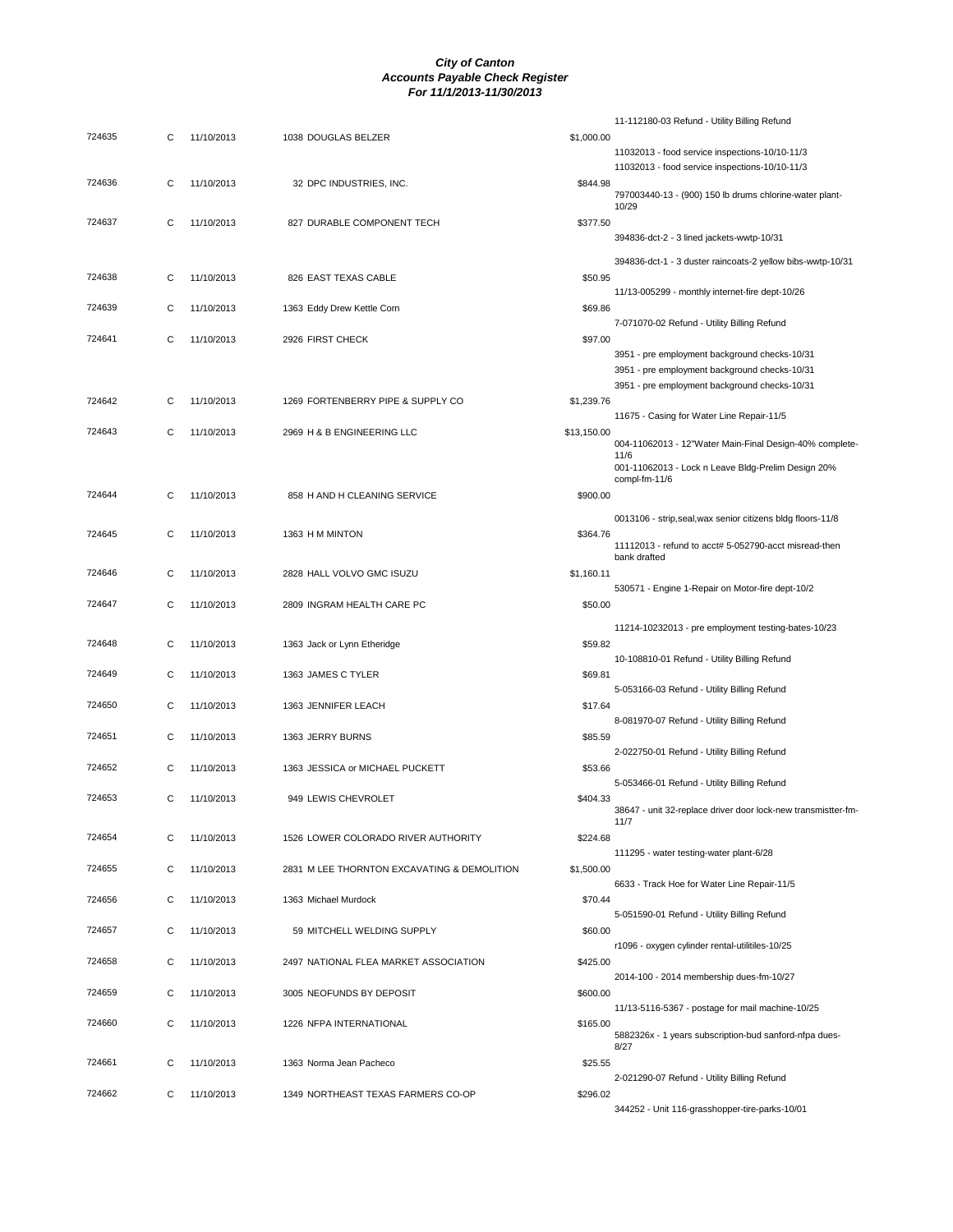|        |   |            |                                         |             | 344497 - unit 48-tire shop labor-Streets 10/3                                                                                  |
|--------|---|------------|-----------------------------------------|-------------|--------------------------------------------------------------------------------------------------------------------------------|
|        |   |            |                                         |             | 345786 - unit PD02-tire repair-Police 10/14                                                                                    |
|        |   |            |                                         |             | 345985 - unit 7-tire- Streets 10/15                                                                                            |
|        |   |            |                                         |             | 346026 - (2) 50lb bags grass- FM grounds 10/16                                                                                 |
|        |   |            |                                         |             | 345265 - unit 103-bull dozer-tire repair- FM 10/17                                                                             |
| 724663 | С | 11/10/2013 | 1421 OEM SUPPLIES                       | \$238.97    |                                                                                                                                |
|        |   |            |                                         |             | 102302-13 - toner sp4100n-kim's printer-coc-11/5                                                                               |
| 724664 | С | 11/10/2013 | 294 O'REILLY AUTOMOTIVE INC.            | \$65.67     | 0891-450671 - Eng 1- wiper blades-carb cleaner- Fire Dept<br>10/15                                                             |
|        |   |            |                                         |             | 0891-453098 - wash bay motor belt- Fire Dept 10/27<br>0891-450673 - Defect Warranty- Engine 1-Wiper Blades-<br>Fire Dept 10/15 |
|        |   |            |                                         |             | 0891-448167 - Toyota 4Runner-wheel bearings- Police 10/3                                                                       |
| 724665 | C | 11/10/2013 | 2979 PATTERSON VETERINARY SUPPLY INC    | \$35.85     |                                                                                                                                |
|        |   |            |                                         |             | 869/1310706 - prednisone-cephalexin-animal shelter-10/15<br>869/1311357 - ichthammol 20% ointment-animal shelter-<br>10/18     |
| 724666 | С | 11/10/2013 | 2936 PEOPLES                            | \$800.00    |                                                                                                                                |
|        |   |            |                                         |             | 11/13-104511 - fiber optic internet-monthly stmt-11/1                                                                          |
|        |   |            |                                         |             |                                                                                                                                |
|        |   |            |                                         |             | 11/13-104511 - fiber optic internet-monthly stmt-11/1                                                                          |
| 724667 | С | 11/10/2013 | 84 POSTMASTER                           | \$557.15    |                                                                                                                                |
|        |   |            |                                         |             | 11062013 - refill postage for Permit #1-utility billing-11/6                                                                   |
| 724668 | С | 11/10/2013 | 2938 POTTER MINTON PC                   | \$3,558.20  |                                                                                                                                |
|        |   |            |                                         |             | 09233.1024650 - legal fees-monthly stmt-oct 2013                                                                               |
|        |   |            |                                         |             | 09233.1024650 - legal fees-monthly stmt-oct 2013                                                                               |
|        |   |            |                                         |             | 09233.1024650 - legal fees-monthly stmt-oct 2013                                                                               |
|        |   |            |                                         |             | 09233.1024650 - legal fees-monthly stmt-oct 2013<br>09233.1024650 - legal fees-monthly stmt-oct 2013                           |
|        |   |            |                                         |             | 09233.1024650 - legal fees-monthly stmt-oct 2013                                                                               |
|        |   |            |                                         |             | 09233.1024650 - legal fees-monthly stmt-oct 2013                                                                               |
|        |   |            |                                         |             | 09233.1024650 - legal fees-monthly stmt-oct 2013                                                                               |
|        |   |            |                                         |             | 09233.1024650 - legal fees-monthly stmt-oct 2013                                                                               |
| 724669 | С | 11/10/2013 | 1363 RAE LYN RICHARDSON                 | \$64.45     |                                                                                                                                |
|        |   |            |                                         |             | 8-081290-06 Refund - Utility Billing Refund                                                                                    |
| 724670 | С | 11/10/2013 | 1363 RANDI MULLINS                      | \$67.59     |                                                                                                                                |
|        |   |            |                                         |             | 10-101620-01 Refund - Utility Billing Refund                                                                                   |
| 724671 | С | 11/10/2013 | 2525 RAY RIDINGS BUICK GMC              | \$36.50     |                                                                                                                                |
|        |   |            |                                         |             | 58427 - unit 37-state inspection- FM 10/23                                                                                     |
|        |   |            |                                         |             | 110721 - unit 44-sealant for jet machine-WWTP 10/4                                                                             |
| 724672 | С | 11/10/2013 | 2872 RED RIVER SPECIALTIES INC          | \$291.00    |                                                                                                                                |
|        |   |            |                                         |             | 445839 - imazuron-alecto-weed killer-streets-10/23                                                                             |
| 724673 | С | 11/10/2013 | 1227 SAMS WHOLESALE CLUB                | \$90.00     | 11/13-3411095185005 - sam's business membership-city of<br>canton acct# 3411095185005                                          |
| 724674 | С | 11/10/2013 | 2157 SANITATION SOLUTIONS               | \$44.762.47 |                                                                                                                                |
|        |   |            |                                         |             | 3AX00417 - trash removal-monthly stmt-oct 2013                                                                                 |
|        |   |            |                                         |             | 3AX00417 - trash removal-monthly stmt-oct 2013                                                                                 |
|        |   |            |                                         |             | 3AX00417 - trash removal-monthly stmt-oct 2013                                                                                 |
|        |   |            |                                         |             | 3AX00417 - trash removal-monthly stmt-oct 2013                                                                                 |
|        |   |            |                                         |             | 3AX00417 - trash removal-monthly stmt-oct 2013                                                                                 |
|        |   |            |                                         |             | 3AX00417 - trash removal-monthly stmt-oct 2013                                                                                 |
|        |   |            |                                         |             | 3AX00417 - trash removal-monthly stmt-oct 2013                                                                                 |
|        |   |            |                                         |             | 3AX00417 - trash removal-monthly stmt-oct 2013<br>3AX00417 - trash removal-monthly stmt-oct 2013                               |
|        |   |            |                                         |             | 3AX00417 - trash removal-monthly stmt-oct 2013                                                                                 |
|        |   |            |                                         |             | 3AX00417 - trash removal-monthly stmt-oct 2013                                                                                 |
|        |   |            |                                         |             | 3AX00417 - trash removal-monthly stmt-oct 2013                                                                                 |
|        |   |            |                                         |             | 3AX00417 - trash removal-monthly stmt-oct 2013                                                                                 |
|        |   |            |                                         |             | 3AX00417 - trash removal-monthly stmt-oct 2013                                                                                 |
| 724675 | С | 11/10/2013 | 1363 Stephanie Mitchell & Tony Mitchell | \$2.08      |                                                                                                                                |
|        |   |            |                                         |             | 11-112040-09 Refund - Utility Billing Refund                                                                                   |
| 724676 | С | 11/10/2013 | 1363 Stephen Box                        | \$47.33     |                                                                                                                                |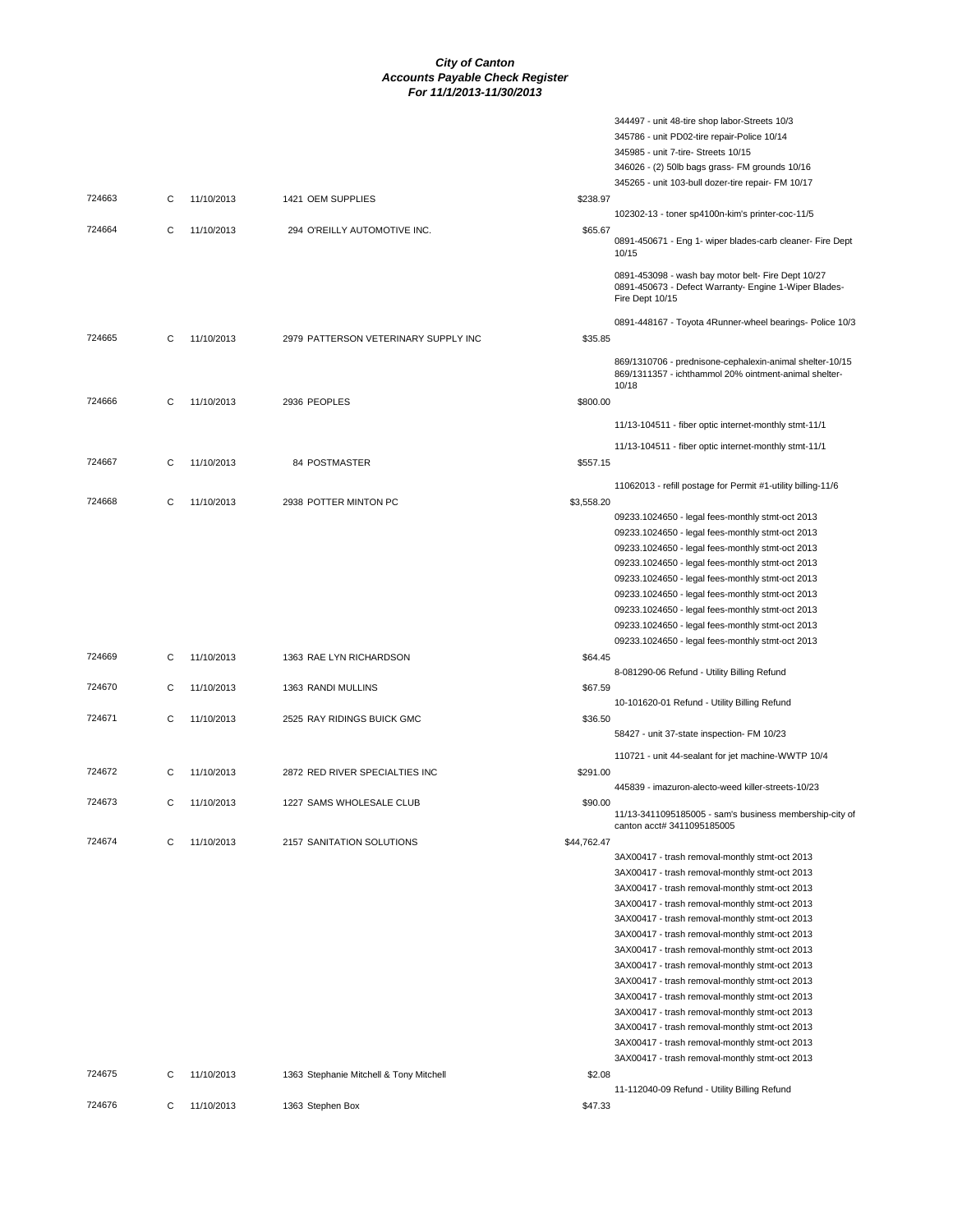|        |   |            |                                        |            | 8-082330-04 Refund - Utility Billing Refund                                                                                                                                                   |
|--------|---|------------|----------------------------------------|------------|-----------------------------------------------------------------------------------------------------------------------------------------------------------------------------------------------|
| 724677 | С | 11/10/2013 | 2468 SYSLOGIC TECHNOLOGY SERVICES      | \$1,072.50 |                                                                                                                                                                                               |
|        |   |            |                                        |            | 10/21-1032 - reconfigured wireless router-COC 10/21                                                                                                                                           |
|        |   |            |                                        |            | 1024 - hard drive corrupted-server maint-Fire Dept 10/8<br>1023 - checked routers, performed diagnostics- CEDC/ Log<br>cabin 10/8<br>1023 - checked routers, performed diagnostics- CEDC/ Log |
|        |   |            |                                        |            | cabin 10/8                                                                                                                                                                                    |
|        |   |            |                                        |            | 1020 - boothtracker stabilization- FM 10/6                                                                                                                                                    |
|        |   |            |                                        |            | 1019 - brought all systems online- Police 10/4<br>1023 - checked routers, performed diagnostics- CEDC/ Log<br>cabin 10/8                                                                      |
| 724678 | C | 11/10/2013 | 1248 TXTAG                             | \$5.65     |                                                                                                                                                                                               |
|        |   |            |                                        |            | 11/13-26850632 - toll fees-airport plaza-unit PD12-police-<br>10/27                                                                                                                           |
| 724679 | С | 11/10/2013 | 208 TYLER MORNING TELEGRAPH            | \$120.50   |                                                                                                                                                                                               |
|        |   |            |                                        |            | 1442913 - classified ad-building inspector-10/31                                                                                                                                              |
| 724680 | C | 11/10/2013 | 96 TYLER UNIFORM CO.                   | \$18.50    | 76530-01 - remove emt patch-add paramedic patch-fire                                                                                                                                          |
|        |   |            |                                        |            | dept-10/25                                                                                                                                                                                    |
| 724681 | С | 11/10/2013 | 200 UNITED SYSTEMS TECHNOLOGY INC      | \$48.24    |                                                                                                                                                                                               |
|        |   |            |                                        |            | 76289 - ebills-utility billing-10/31                                                                                                                                                          |
| 724682 | C | 11/10/2013 | 892 US BANK                            | \$300.00   |                                                                                                                                                                                               |
|        |   |            |                                        |            | 3522083 - transfer agent fees-2010 tax note-10/25                                                                                                                                             |
| 724683 | С | 11/10/2013 | 3065 US BANK EQUIPMENT FINANCE         | \$106.08   |                                                                                                                                                                                               |
|        |   |            |                                        |            | 239631500 - monthly copier lease-muni court-10/24                                                                                                                                             |
|        |   |            |                                        |            | 239631807 - monthly copier lease-police-10/24                                                                                                                                                 |
| 724684 | С | 11/10/2013 | 17 VAN ZANDT NEWSPAPER LLC             | \$426.70   |                                                                                                                                                                                               |
|        |   |            |                                        |            | 312746 - 1/2 pg nov guide-civic center-fm-10/31<br>325914 - legal notice-sup-goggans-10/13                                                                                                    |
|        |   |            |                                        |            | 325689 - notice-mosquito spraying-10/10                                                                                                                                                       |
|        |   |            |                                        |            |                                                                                                                                                                                               |
| 724685 | C | 11/10/2013 | 139 VERIZON SOUTHWEST                  | \$1,055.57 | 312739 - 1/4 pg nov guide-dry creek landing-fm-10/31                                                                                                                                          |
|        |   |            |                                        |            |                                                                                                                                                                                               |
|        |   |            |                                        |            | 11/13-061211 - verizon mo stmt-animal shelter-10/28                                                                                                                                           |
|        |   |            |                                        |            | 11/13-960906 - 903-1RT-6452-verizon mo stmt-fm-10/25                                                                                                                                          |
|        |   |            |                                        |            | 11/13-404807 - 903-567-2920 verizon mo stmt-fm-10/26                                                                                                                                          |
|        |   |            |                                        |            | 11/13-060530 - 903-567-2470-verizon mo stmt-10/28                                                                                                                                             |
|        |   |            |                                        |            | 11/13-030109 - verizon mo stmt-muni court-10/28                                                                                                                                               |
|        |   |            |                                        |            | 11/13-130218 - 903-567-1753-coc-dir asst only-10/25                                                                                                                                           |
|        |   |            |                                        |            | 11/13-800602 - 903-1FR-0064 verizon mo stmt-fm-10/25<br>11/13-060621 - 903-567-0319 verizon mo stmt-fire dept-<br>10/25                                                                       |
|        |   |            |                                        |            | 11/13-950823 - 903-567-1134-verizon mo stmt-fm-10/25                                                                                                                                          |
|        |   |            |                                        |            | 11/13-014992 - 903-1EL-1706-verizon mo stmt-fm-10/25                                                                                                                                          |
| 724686 | С | 11/10/2013 | 1363 Victoria or Ron Tankersley        | \$44.84    |                                                                                                                                                                                               |
|        |   |            |                                        |            | 2-022470-02 Refund - Utility Billing Refund                                                                                                                                                   |
| 724687 | C | 11/10/2013 | 1363 WALLACE AUTO UPHOLSTERY AND GLASS | \$60.49    |                                                                                                                                                                                               |
|        |   |            |                                        |            | 4-043080-02 Refund - Utility Billing Refund                                                                                                                                                   |
| 724688 | С | 11/19/2013 | 1669 BRANDY DEVILLE                    | \$234.90   |                                                                                                                                                                                               |
|        |   |            |                                        |            | 11192013 - CAUSE # 05-00293-CASE # N009204753-<br><b>BRANDY/STEPHEN</b>                                                                                                                       |
| 724689 | С | 11/19/2013 | 732 CHRISTINA E RYDER                  | \$193.52   |                                                                                                                                                                                               |
|        |   |            |                                        |            | 11192013 - CAUSE # 04 00514-CHRISTINA/JOE                                                                                                                                                     |
| 724690 | С | 11/19/2013 | 1593 COLLEEN M BROWN                   | \$69.23    | 11192013 - CAUSE-94211-COLLEEN BROWN/JOEL                                                                                                                                                     |
| 724691 | C | 11/19/2013 | 2896 KANDICE RYAN DURHAM-LITTLE        | \$103.26   | BROWN--AG CASE#-4591592561                                                                                                                                                                    |
|        |   |            |                                        |            | 11192013 - Kandice Ryan Durham-Little/Brandon K Little-                                                                                                                                       |
|        |   |            |                                        |            | cause 10-00819                                                                                                                                                                                |
| 724692 | С | 11/19/2013 | 3013 LEONARDO CRUZ                     | \$101.09   | 11192013 - #0012831167 case 77,195-leonardo                                                                                                                                                   |
|        |   |            |                                        |            | cruz/adriana toledo                                                                                                                                                                           |
| 724693 | C | 11/19/2013 | 134 MY CREDIT UNION                    | \$320.00   |                                                                                                                                                                                               |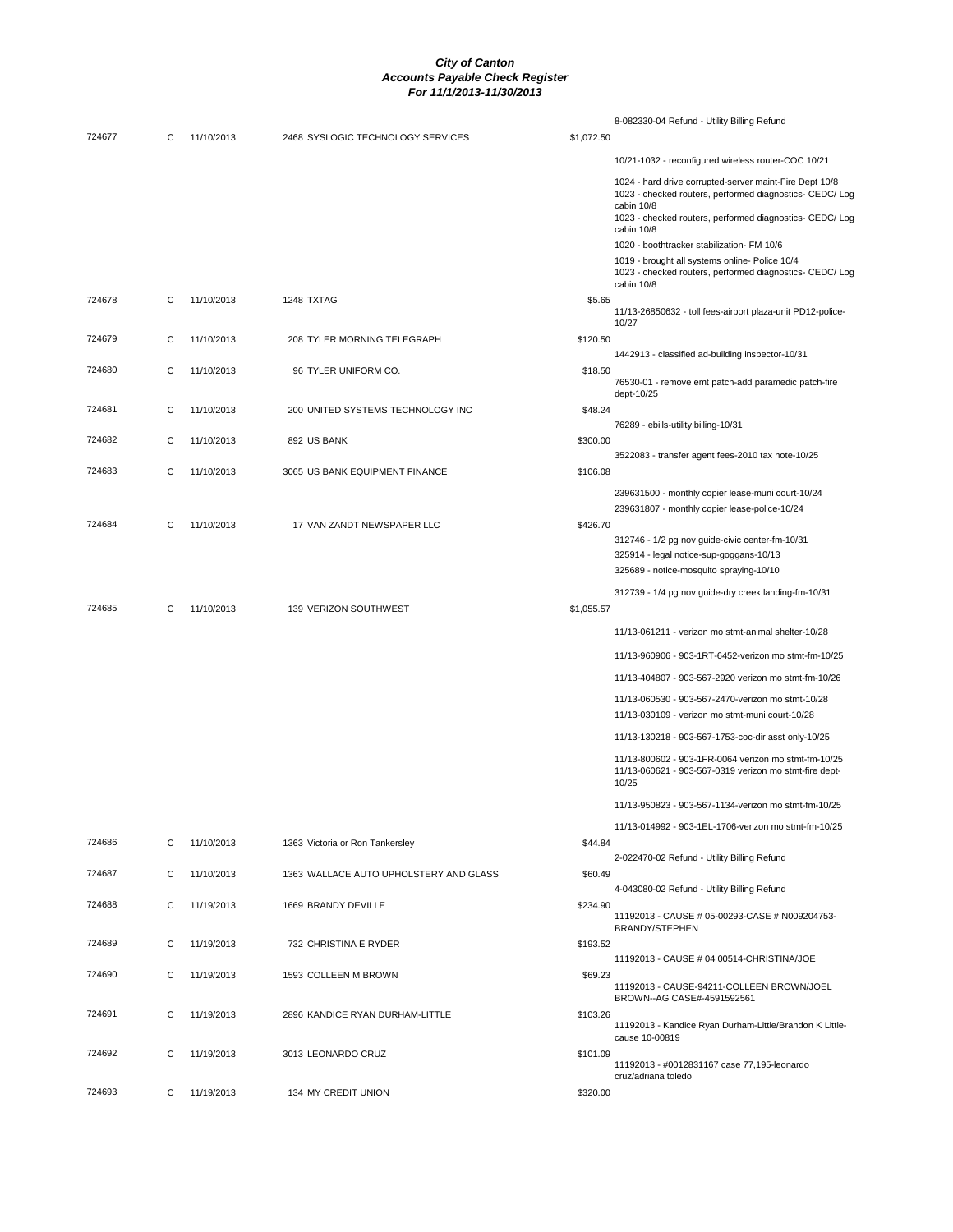|        |   |            |                                   |          | 11192013 - EMPLOYEE DIRECT SAVINGS DEPOSIT                                                                                                                                                                                                                                                                                                                                                                                                                                                                                                                                                                                                                                                                                                                                                                                                                                                                                                                                                                                                                                                                                                                                                                                                                                        |
|--------|---|------------|-----------------------------------|----------|-----------------------------------------------------------------------------------------------------------------------------------------------------------------------------------------------------------------------------------------------------------------------------------------------------------------------------------------------------------------------------------------------------------------------------------------------------------------------------------------------------------------------------------------------------------------------------------------------------------------------------------------------------------------------------------------------------------------------------------------------------------------------------------------------------------------------------------------------------------------------------------------------------------------------------------------------------------------------------------------------------------------------------------------------------------------------------------------------------------------------------------------------------------------------------------------------------------------------------------------------------------------------------------|
|        |   |            |                                   |          | 11192013 - EMPLOYEE DIRECT SAVINGS DEPOSIT                                                                                                                                                                                                                                                                                                                                                                                                                                                                                                                                                                                                                                                                                                                                                                                                                                                                                                                                                                                                                                                                                                                                                                                                                                        |
|        |   |            |                                   |          | 11192013 - EMPLOYEE DIRECT SAVINGS DEPOSIT                                                                                                                                                                                                                                                                                                                                                                                                                                                                                                                                                                                                                                                                                                                                                                                                                                                                                                                                                                                                                                                                                                                                                                                                                                        |
|        |   |            |                                   |          | 11192013 - EMPLOYEE DIRECT SAVINGS DEPOSIT                                                                                                                                                                                                                                                                                                                                                                                                                                                                                                                                                                                                                                                                                                                                                                                                                                                                                                                                                                                                                                                                                                                                                                                                                                        |
|        |   |            |                                   |          | 11192013 - EMPLOYEE DIRECT SAVINGS DEPOSIT                                                                                                                                                                                                                                                                                                                                                                                                                                                                                                                                                                                                                                                                                                                                                                                                                                                                                                                                                                                                                                                                                                                                                                                                                                        |
|        |   |            |                                   |          | 11192013 - EMPLOYEE DIRECT SAVINGS DEPOSIT                                                                                                                                                                                                                                                                                                                                                                                                                                                                                                                                                                                                                                                                                                                                                                                                                                                                                                                                                                                                                                                                                                                                                                                                                                        |
| 724694 | С | 11/19/2013 | 1918 ROBIN MICHELLE ALLISON       | \$230.77 | 11192013 - CASE-09-00132-ROBIN ALLISON/BRAD<br><b>ALLISON</b>                                                                                                                                                                                                                                                                                                                                                                                                                                                                                                                                                                                                                                                                                                                                                                                                                                                                                                                                                                                                                                                                                                                                                                                                                     |
| 724695 | С | 11/19/2013 | 2736 State Disbursement Unit      | \$138.46 |                                                                                                                                                                                                                                                                                                                                                                                                                                                                                                                                                                                                                                                                                                                                                                                                                                                                                                                                                                                                                                                                                                                                                                                                                                                                                   |
|        |   |            |                                   |          | 11192013 - cause #CV38856/dana/j phillips                                                                                                                                                                                                                                                                                                                                                                                                                                                                                                                                                                                                                                                                                                                                                                                                                                                                                                                                                                                                                                                                                                                                                                                                                                         |
| 724696 | C | 11/21/2013 | 422 AMERICAN HERITAGE LIFE INS CO | \$188.88 | 110413 - allstate cancer mo. Premium billing-11/04<br>110413 - allstate cancer mo. Premium billing-11/04<br>110413 - allstate cancer mo. Premium billing-11/04<br>110413 - allstate cancer mo. Premium billing-11/04<br>110413 - allstate cancer mo. Premium billing-11/04<br>110413 - allstate cancer mo. Premium billing-11/04<br>110413 - allstate cancer mo. Premium billing-11/04                                                                                                                                                                                                                                                                                                                                                                                                                                                                                                                                                                                                                                                                                                                                                                                                                                                                                            |
| 724697 | C | 11/21/2013 | 3 ANA-LAB CORP.                   | \$213.00 |                                                                                                                                                                                                                                                                                                                                                                                                                                                                                                                                                                                                                                                                                                                                                                                                                                                                                                                                                                                                                                                                                                                                                                                                                                                                                   |
| 724698 | С | 11/21/2013 | 211 BORDERS & LONG OIL, INC.      | \$426.21 | A0300148 - samples for water testing-waterplant 11/11                                                                                                                                                                                                                                                                                                                                                                                                                                                                                                                                                                                                                                                                                                                                                                                                                                                                                                                                                                                                                                                                                                                                                                                                                             |
|        |   |            |                                   |          | 34972 - 127 gal-diesel at 3.356-fire dept-11/12                                                                                                                                                                                                                                                                                                                                                                                                                                                                                                                                                                                                                                                                                                                                                                                                                                                                                                                                                                                                                                                                                                                                                                                                                                   |
| 724699 | С | 11/21/2013 | 3101 CANTEY HANGER LLP            | \$328.24 | 1332807 - d noga-zanbaka vs city-oct 2013                                                                                                                                                                                                                                                                                                                                                                                                                                                                                                                                                                                                                                                                                                                                                                                                                                                                                                                                                                                                                                                                                                                                                                                                                                         |
| 724700 | С | 11/21/2013 | 173 CANTON LIONS CLUB             | \$105.00 | 12-1839 - 4th quarter 2013 dues-I cluck-11/11                                                                                                                                                                                                                                                                                                                                                                                                                                                                                                                                                                                                                                                                                                                                                                                                                                                                                                                                                                                                                                                                                                                                                                                                                                     |
|        |   |            |                                   |          | i-1310151 - code blue designs-kanine 5.0 gps bundle-police-<br>10/15<br>10102013 - trainingdivision.com-fire school-10/10<br>e/1227011 - texaco-lucky food mart-water-fm-10/2<br>28356 - billie rose floral-green plant for belinda still-fm-11/20<br>yhst-38413512481157-15843 - justgolfcarts-oil filter for golf<br>cart-fm-10/7<br>yhst-38413512481157-15854 - justgolfcarts.com-starter<br>generator brush set-golf cart-fm-10/8<br>746 - usps-postage-fm-10/9<br>yhst-38413512481157-15868 - justgolfcarts.com-2 rear view<br>mirror panels-golf cart-fm-10/10<br>3514 - golf cart king-seat hinge plate-seat hinge-golf cart-fm-<br>10/11<br>yhst-38413512481157-15929 - justgolfcarts.com-solenoid-<br>microswitch-golf cart-fm-10/17<br>10202013 - quiktrip-3.231 gal @3.099-fuel-vendor recruiting-<br>kerrville-10/20<br>6514 - home depot-epoxyshield paint-5 @99.00-animal<br>shelter-10/28<br>3701275 - lands end-2 jackets-muni court--ddc-10/28<br>0370091106768 - edwin watts golf-gift cards-golf<br>tournament-pd donation acct-10/7<br>0134154 - comfort stop-17.348q@3.199-travel to kerrville-<br>vendor recruiting-10/19<br>415950098 - tsp-lookourway-2 custom feather flags-fm-<br>10/18<br>10232013 - scooter petes-unit 71--ignitor-golf cart-fm-10/23 |
|        |   |            |                                   |          | 1026688528 - B&H Video-2 channel amplifier-civic ctr-10/15<br>22126264 - super 8-lodging-r hammack-vendor recruiting-<br>kerrville-10/20<br>03016 - halloween candy-fire dept-10/28<br>1339100 - Engine 1-cylinder head-gasket-fire dept-10/30<br>10082013 - tx comm on fire protection-membership dues-<br>fire dept-10/8<br>106-6301065-2757833 - amazon-self stick notes-police-<br>10/23                                                                                                                                                                                                                                                                                                                                                                                                                                                                                                                                                                                                                                                                                                                                                                                                                                                                                      |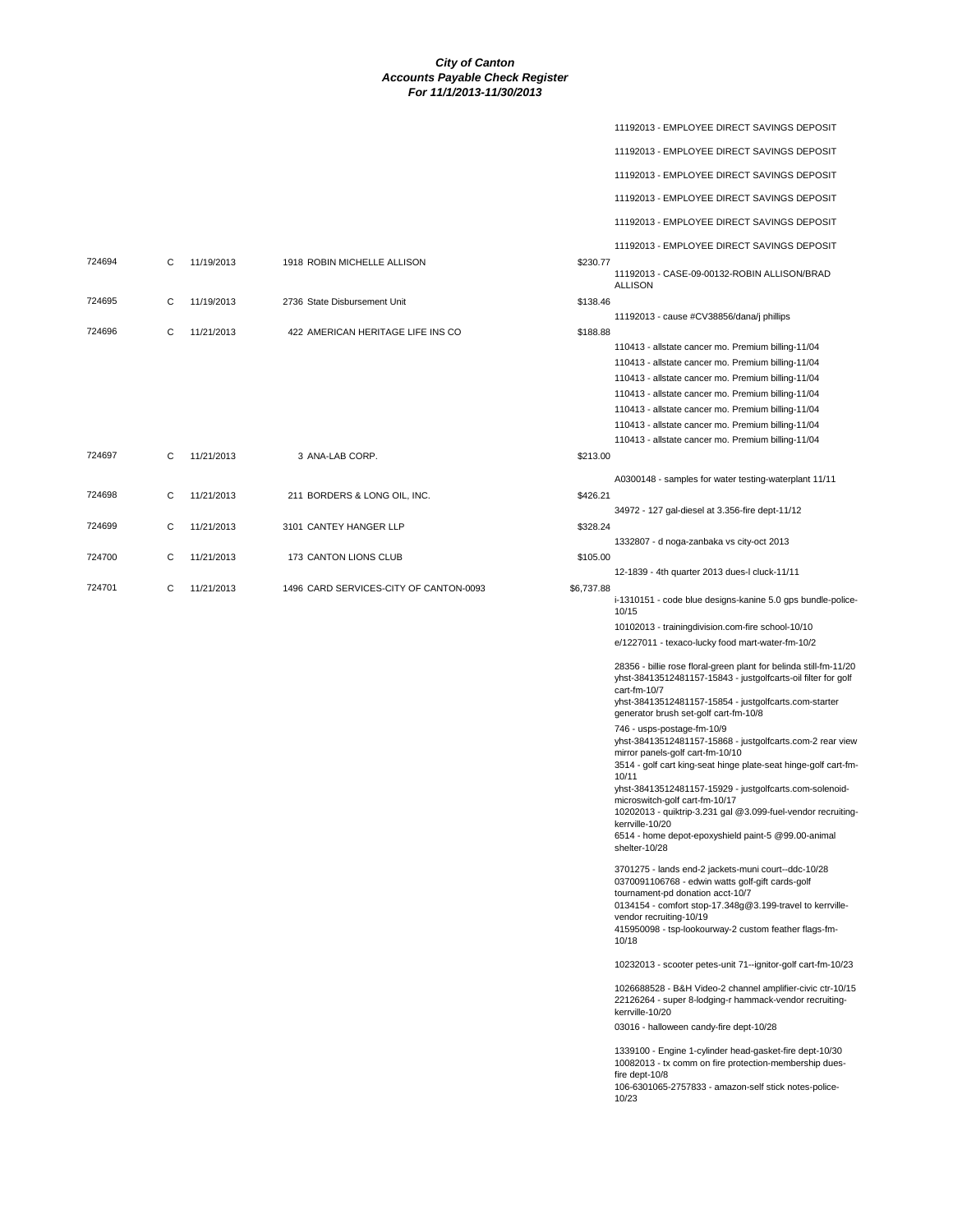|        |   |            |                                 |            | 10/23<br>73883 - canton lumber-yellow pine-police golf donations<br>acct-10/7                                                                                                       |
|--------|---|------------|---------------------------------|------------|-------------------------------------------------------------------------------------------------------------------------------------------------------------------------------------|
|        |   |            |                                 |            | 65863485 - holiday inn-m richard-conference in tyler-10/24<br>1381771893 - paper-laser labels-prong base-muni court-<br>10/14<br>4889 - texas illegal dumping resource ctr-l cluck- |
|        |   |            |                                 |            | substandard structure inv-10/21                                                                                                                                                     |
|        |   |            |                                 |            | 106-5228396-5008225 - amazon-record jackets-easy peel<br>address labels-police-10/22                                                                                                |
|        |   |            |                                 |            | 1381771893 - paper-laser labels-prong base-muni court-<br>10/14                                                                                                                     |
|        |   |            |                                 |            | 07260/4054580 - the home depot-polycarb sheet-adhesive<br>spray-masking tape-police donations golf account-10/7                                                                     |
|        |   |            |                                 |            | 827 - renaissance hotel-k kroha gfoat conf 10/26-10/28                                                                                                                              |
|        |   |            |                                 |            | 123670 - refunded shipping charge-animal shelter-10/8<br>82881 - la quinta-m warren-travel for inspector test-bedford<br>tx-10/10-10/11                                             |
|        |   |            |                                 |            | 20223 - state-federal poster-6 labor law posters-admin-<br>10/29                                                                                                                    |
|        |   |            |                                 |            | 187871-01 - teex-water utilities calculation class-c fugate-                                                                                                                        |
|        |   |            |                                 |            | wwtp-11/12-11/14<br>0009-3930-4674 - tx dept health-m warren-testing fee-code                                                                                                       |
|        |   |            |                                 |            | enf-10/11<br>01110 - walmart-propane gas tank-police donations account-                                                                                                             |
|        |   |            |                                 |            | 10/10                                                                                                                                                                               |
| 724704 | С | 11/21/2013 | 22 CASCO INDUSTRIES INC         | \$48.00    |                                                                                                                                                                                     |
| 724705 | С | 11/21/2013 | 1732 CERIDIAN BENEFIT SERVICES  | \$94.44    | 132210 - velcro letters patches-fire dept-8/20                                                                                                                                      |
|        |   |            |                                 |            | 332587800 - cobra admin-oct 2013                                                                                                                                                    |
| 724706 | С | 11/21/2013 | 885 CHARLES FUGATE              | \$50.00    | 11182013 - reimbursement for steel toe boot purchase-c                                                                                                                              |
|        |   |            |                                 |            | fugate-wwtp-11/18                                                                                                                                                                   |
| 724707 | С | 11/21/2013 | 189 COMPLETE BUSINESS SYSTEMS   | \$400.21   |                                                                                                                                                                                     |
|        |   |            |                                 |            | 450803 - monthly copier billing-coc-11/7<br>450803 - monthly copier billing-coc-11/7                                                                                                |
|        |   |            |                                 |            | 450803 - monthly copier billing-coc-11/7                                                                                                                                            |
| 724708 | С | 11/21/2013 | 33 CRANDALL TRUCKING CO., INC.  | \$1,164.10 |                                                                                                                                                                                     |
|        |   |            |                                 |            | c-4406 - Crushed Rock-for FM Compactor Pad-11/15                                                                                                                                    |
|        |   |            |                                 |            | c-4407 - Pea Gravel Delivered-fm-11/18                                                                                                                                              |
| 724709 | С | 11/21/2013 | 1247 ELLIOTT ELECTRIC SUPPLY    | \$145.16   |                                                                                                                                                                                     |
|        |   |            |                                 |            | 24-26156-01a - electrical supplies-tc 4-5/17<br>24-32215-01 - 40 struts, test lead set, duplex reception- FM<br>10/11                                                               |
|        |   |            |                                 |            | 24-26936-01 - lite combo- FM 6/7                                                                                                                                                    |
|        |   |            |                                 |            | 24-24592-01 - Returned elec supp- Trade Ctr 4-FM 04/10                                                                                                                              |
|        |   |            |                                 |            | 24-28172-01 - (6) 120 volt light bulbs- FM 7/12<br>26-23383-01 - Ballast- Fm 8/9                                                                                                    |
|        |   |            |                                 |            | 26-24254-01 - (6) ballast, light lens, stripping- Fire Dept 8/28                                                                                                                    |
|        |   |            |                                 |            | 24-28172-02 - Returned 120V light- 26W Plug in- FM 7/12                                                                                                                             |
| 724710 | С | 11/21/2013 | 3086 FEI DALLAS WATERWORKS #788 | \$840.92   |                                                                                                                                                                                     |
|        |   |            |                                 |            | 0623261 - waterline supp-I20 Crossing Repair-10/31                                                                                                                                  |
| 724711 | С | 11/21/2013 | 2581 GALLS                      | \$80.48    |                                                                                                                                                                                     |
|        |   |            |                                 |            | 001143135 - 250 pc restricted alco sensor-police-10/22                                                                                                                              |
| 724712 | С | 11/21/2013 | 1342 GUARDIAN LIFE              | \$2,087.11 | 12/13 - guardian life mo stmt-dec 2013                                                                                                                                              |
|        |   |            |                                 |            | 12/13 - guardian life mo stmt-dec 2013                                                                                                                                              |
|        |   |            |                                 |            | 12/13 - guardian life mo stmt-dec 2013                                                                                                                                              |
|        |   |            |                                 |            | 12/13 - guardian life mo stmt-dec 2013                                                                                                                                              |
|        |   |            |                                 |            | 12/13 - guardian life mo stmt-dec 2013                                                                                                                                              |
|        |   |            |                                 |            | 12/13 - guardian life mo stmt-dec 2013                                                                                                                                              |
|        |   |            |                                 |            | 12/13 - guardian life mo stmt-dec 2013                                                                                                                                              |
|        |   |            |                                 |            | 12/13 - guardian life mo stmt-dec 2013<br>12/13 - guardian life mo stmt-dec 2013                                                                                                    |
|        |   |            |                                 |            | 12/13 - guardian life mo stmt-dec 2013                                                                                                                                              |

836912 - tmcec-m richard-class c-muni court clerk license-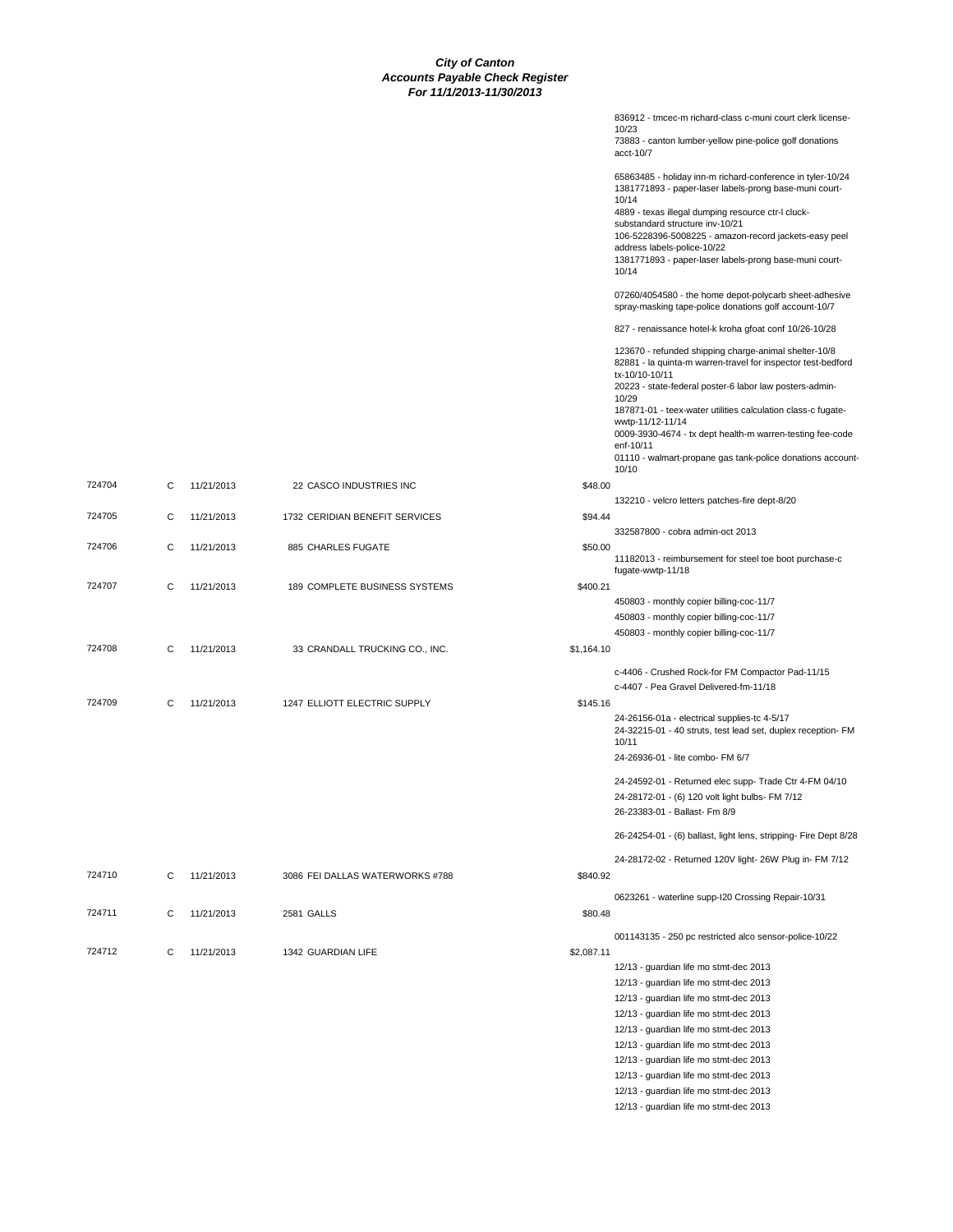12/13 - guardian life mo stmt-dec 2013

|        |   |            |                            |            | 12/13 - guardian life mo stmt-dec 2013                                                                                                                                                   |
|--------|---|------------|----------------------------|------------|------------------------------------------------------------------------------------------------------------------------------------------------------------------------------------------|
|        |   |            |                            |            | 12/13 - guardian life mo stmt-dec 2013                                                                                                                                                   |
|        |   |            |                            |            | 12/13 - guardian life mo stmt-dec 2013                                                                                                                                                   |
|        |   |            |                            |            | 12/13 - guardian life mo stmt-dec 2013                                                                                                                                                   |
|        |   |            |                            |            | 12/13 - guardian life mo stmt-dec 2013                                                                                                                                                   |
|        |   |            |                            |            | 12/13 - guardian life mo stmt-dec 2013                                                                                                                                                   |
|        |   |            |                            |            | 12/13 - guardian life mo stmt-dec 2013                                                                                                                                                   |
|        |   |            |                            |            | 12/13 - guardian life mo stmt-dec 2013                                                                                                                                                   |
|        |   |            |                            |            | 12/13 - guardian life mo stmt-dec 2013                                                                                                                                                   |
|        |   |            |                            |            | 12/13 - guardian life mo stmt-dec 2013                                                                                                                                                   |
|        |   |            |                            |            | 12/13 - guardian life mo stmt-dec 2013                                                                                                                                                   |
|        |   |            |                            |            | 12/13 - guardian life mo stmt-dec 2013                                                                                                                                                   |
|        |   |            |                            |            | 12/13 - guardian life mo stmt-dec 2013                                                                                                                                                   |
|        |   |            |                            |            | 12/13 - guardian life mo stmt-dec 2013                                                                                                                                                   |
|        |   |            |                            |            | 12/13 - guardian life mo stmt-dec 2013                                                                                                                                                   |
|        |   |            |                            |            | 12/13 - guardian life mo stmt-dec 2013                                                                                                                                                   |
|        |   |            |                            |            | 12/13 - guardian life mo stmt-dec 2013                                                                                                                                                   |
| 724713 | C | 11/21/2013 | 42 GW OIL COMPANY          | \$670.00   |                                                                                                                                                                                          |
|        |   |            |                            |            | 11072013 - diesel fuel for tractors-mowers-fm-11/7                                                                                                                                       |
| 724714 | С | 11/21/2013 | 2969 H & B ENGINEERING LLC | \$6,750.00 | 005-111913 - 2013 Water Sys Impr-12"Water Main-Final<br>Design 40% comp-11/19<br>002-111913 - Lock n Leave Bldg 2-Prelim Design 40%                                                      |
|        |   |            |                            |            | comp-fm-11/19                                                                                                                                                                            |
| 724715 | С | 11/21/2013 | 44 HACH COMPANY            | \$925.90   |                                                                                                                                                                                          |
|        |   |            |                            |            | 8561936 - samples for water testing-water plant-11/7                                                                                                                                     |
|        |   |            |                            |            | 8570348 - water sample testing-water plant-11/13                                                                                                                                         |
| 724716 | С | 11/21/2013 | 972 HAGOOD CARPETS         | \$3,584.10 |                                                                                                                                                                                          |
|        |   |            |                            |            | 11142013 - replaced flooring in library-11/14                                                                                                                                            |
| 724717 | C | 11/21/2013 | 2709 HBC BUILDING CENTER   | \$2,599.28 | K09299/5 - chains for chainsaws-streets-10/24                                                                                                                                            |
|        |   |            |                            |            | K09265/5 - outlet surge protector-flourescent bulbs-10/22<br>k09298/5 - wd-40-funnels-wwtp-10/24                                                                                         |
|        |   |            |                            |            |                                                                                                                                                                                          |
|        |   |            |                            |            | K09265/5 - outlet surge protector-flourescent bulbs-10/22<br>K09283/5 - 13 shower curtains-fm restrooms-10/23<br>k09278/5 - primary wires-masking tape-landscape wire-fire<br>dept-10/23 |
|        |   |            |                            |            | K09276/5 - lite fixture flourescent-bulbs-hinge-cyra-10/23<br>K09264/5 - breaker box-junction box-plastic bushing-<br>compactor-10/22                                                    |
|        |   |            |                            |            | k09326/5 - 4 pas gas cans-ultra oil-fm-10/25                                                                                                                                             |
|        |   |            |                            |            | k09187/5 - nitrile gloves-red primer-fm-10/17                                                                                                                                            |
|        |   |            |                            |            | k09411/5 - vehicle brush-fire dept-10/31                                                                                                                                                 |
|        |   |            |                            |            | k09165/5 - ring wax extender kit-utilties-10/15<br>k09171/5 - blue enamel paint-white gloss enamel-beaver<br>brush-fm-10/16                                                              |
|        |   |            |                            |            | k09215/5 - returned galvanized pipe-utilities-10/18                                                                                                                                      |
|        |   |            |                            |            | k09211/5 - pipe-pvc-elbows-utilities-10/18                                                                                                                                               |
|        |   |            |                            |            | K09260/5 - hinge posts-hinge frames-cyra-10/22                                                                                                                                           |
|        |   |            |                            |            | k09210/5 - returned post term 17gal-cyra-10/18                                                                                                                                           |
|        |   |            |                            |            | k09326/5 - 4 pas gas cans-ultra oil-fm-10/25                                                                                                                                             |
|        |   |            |                            |            | k09187/5 - nitrile gloves-red primer-fm-10/17<br>k09186/5 - shower liner-shower rings-pvc pipe-senior cit<br>bldg-10/17                                                                  |
|        |   |            |                            |            | k09194/5 - delex cartridge-for sink in library-10/17                                                                                                                                     |
|        |   |            |                            |            | k09245/5 - coupling-elbow-utilities-10/21                                                                                                                                                |
|        |   |            |                            |            | k09240/5 - ezy mix concrete-fm-10/21                                                                                                                                                     |
|        |   |            |                            |            | k09247/5 - ezy mix concrete-row 52 bridge-10/21                                                                                                                                          |
|        |   |            |                            |            | k09208/5 - post term 17gal-cable tie-cap post-cyra-10/18                                                                                                                                 |
|        |   |            |                            |            | k08381/5 - flagging tape-fm-10/30                                                                                                                                                        |
|        |   |            |                            |            | k09331/5 - brass gate valve-utilities-10/25<br>k09379/5 - stihl bar & chain oil-streets-10/29<br>k09366/5 - gal ammonia-measuring cup-to spray streets-<br>10/29                         |
|        |   |            |                            |            |                                                                                                                                                                                          |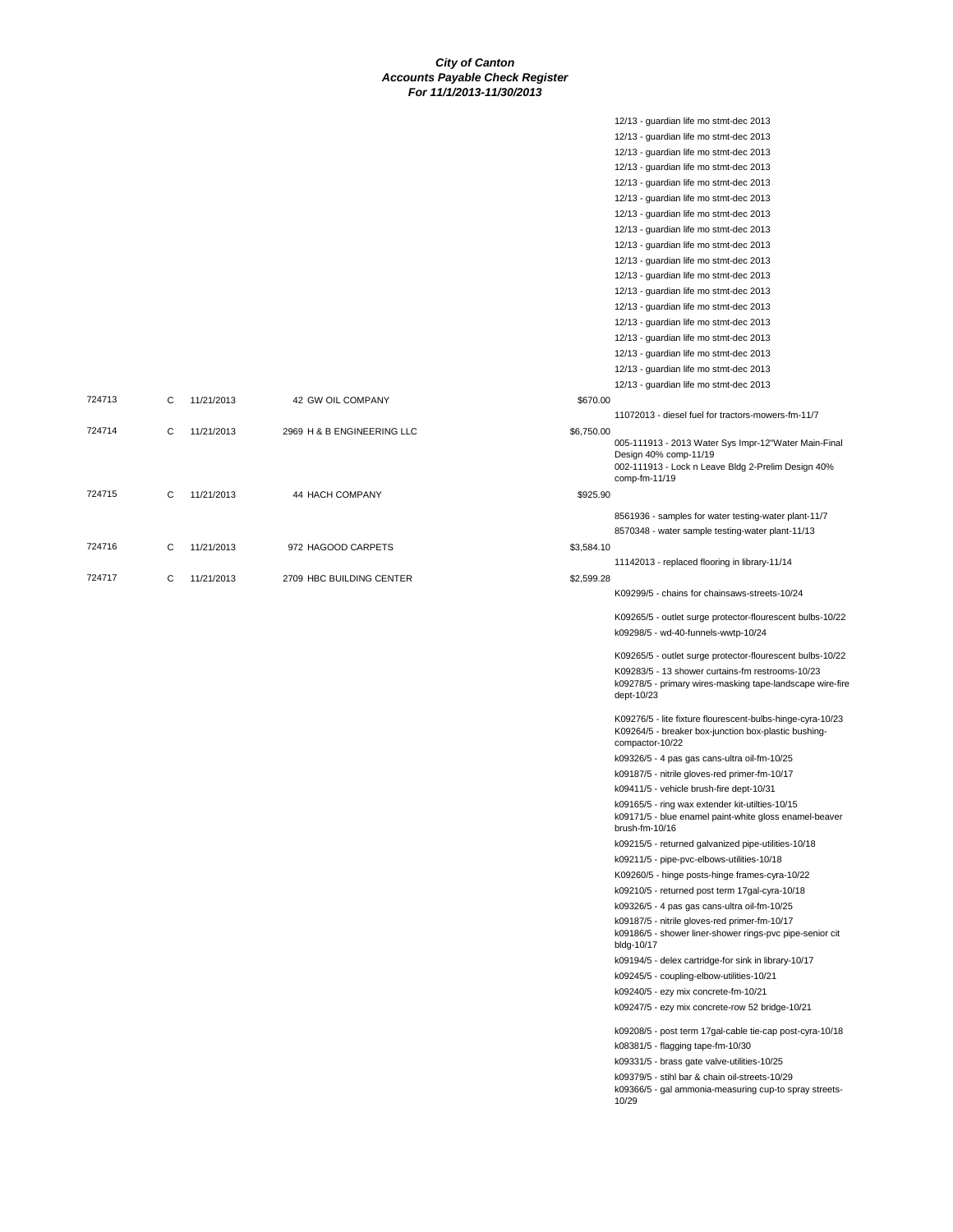k09388/5 - ace laminate saw-double bolt snap-double loop chain-utilities-10/30

k09388/5 - ace laminate saw-double bolt snap-double loop chain-utilities-10/30

k09353/5 - hillman hardware-pvc cleanout-pvc cap-fire dept-10/28

k09404/5 - brown mat-pvc adapter-clean out plug-fire dept-10/30

k09304/5 - 2-(1) gallon garden sprayers-for chemicals in manholes-sewer-10/24

k09423/5 - fill n seal expanding foam-waterline creek crossing-10/31

k09146/5 - cowhide gloves-streets maint-10/14

k09307/5 - 10 oz sparay touch n tone-fire dept-10/24 k09369/5 - paint roller-yellow fiberglass pole-plastic pailanimal shelter-10/29

k09386/5 - raincoat-x large-parks-10/30

k09393/5 - rainsuit x large-fm-10/30

k09404/5 - brown mat-pvc adapter-clean out plug-fire dept-10/30

k09155/5 - flourescent bulbs-chain-hillman hardware-water plant-10/14

k09350/5 - analog tester-water plant-10/28 k09395/5 - bulbs-cables-wing guard connects-water plant-10/30

k09373/5 - flourescent strip-cable-bulbs-water plant-10/29

k09361/5 - nozzle twist-electrical tape-water plant-10/28 k09277/5 - mouse trap-water plant-10/23

k09352/5 - putty knives-cable ties-civic center-10/28 k09189/5 - ezy mix concrete-water plant-10/17

k09418/5 - 12 volt gell cell battery-civic center office-10/31

k09058/5 - flourescent bulbs-batteries-water plant-10/5

k09092/5 - clear bulbs-screwdriver-water plant-10/8

k09092/5 - clear bulbs-screwdriver-water plant-10/8 k09213/5 - galvanized pipe-fm-10/18

K09354/5 - light bulbs-transfer station-10/28

K09348/5 - acid muriatic gel-long rubber cuff-thread handleanimal shelter-10/28

k09255/5 - hillman hardware-water plant-10/22 k09073/5 - breaker box-hardware to install compactor-fm-10/7

k09168/5 - chains for chainsaws-streets-10/15

k09154/5 - light bulbs-fluorescent lamps-fire dept-10/14 k08997/5 - welding rod-utilities-10/1

k09016/5 - water filter-threaded plug-adapter-fm-10/2

k09016/5 - water filter-threaded plug-adapter-fm-10/2

k09013/5 - ezy mix concrete-sewer line repairs-10/2 k09059/5 - saw hole-mend r hose-cascade gel-fire dept-10/5

k09059/5 - saw hole-mend r hose-cascade gel-fire dept-10/5

k09069/5 - dust filters-animal shelter-10/7 k09073/5 - breaker box-hardware to install compactor-fm-

10/7

k09107/5 - duplex gfcis-plaza museum-10/10

k09120/5 - oil & gas premix-fuel for saws-fire dept-10/10 k09112/5 - white marble rock-light bulbs-galvanized trash can-animal shelter-10/10

k09072/5 - padlock-back at new city lake-10/7 k09112/5 - white marble rock-light bulbs-galvanized trash can-animal shelter-10/10

k09074/5 - simple green-ant & roach spray-fire dept-10/7 k09095/5 - hardware exchange-fm-10/9

k09077/5 - flex seal-fm-10/8

k09078/5 - flex seal-fm-10/8

k09085/5 - 100 ft sewer cleaning tape-10/8

k09112/5 - white marble rock-light bulbs-galvanized trash can-animal shelter-10/10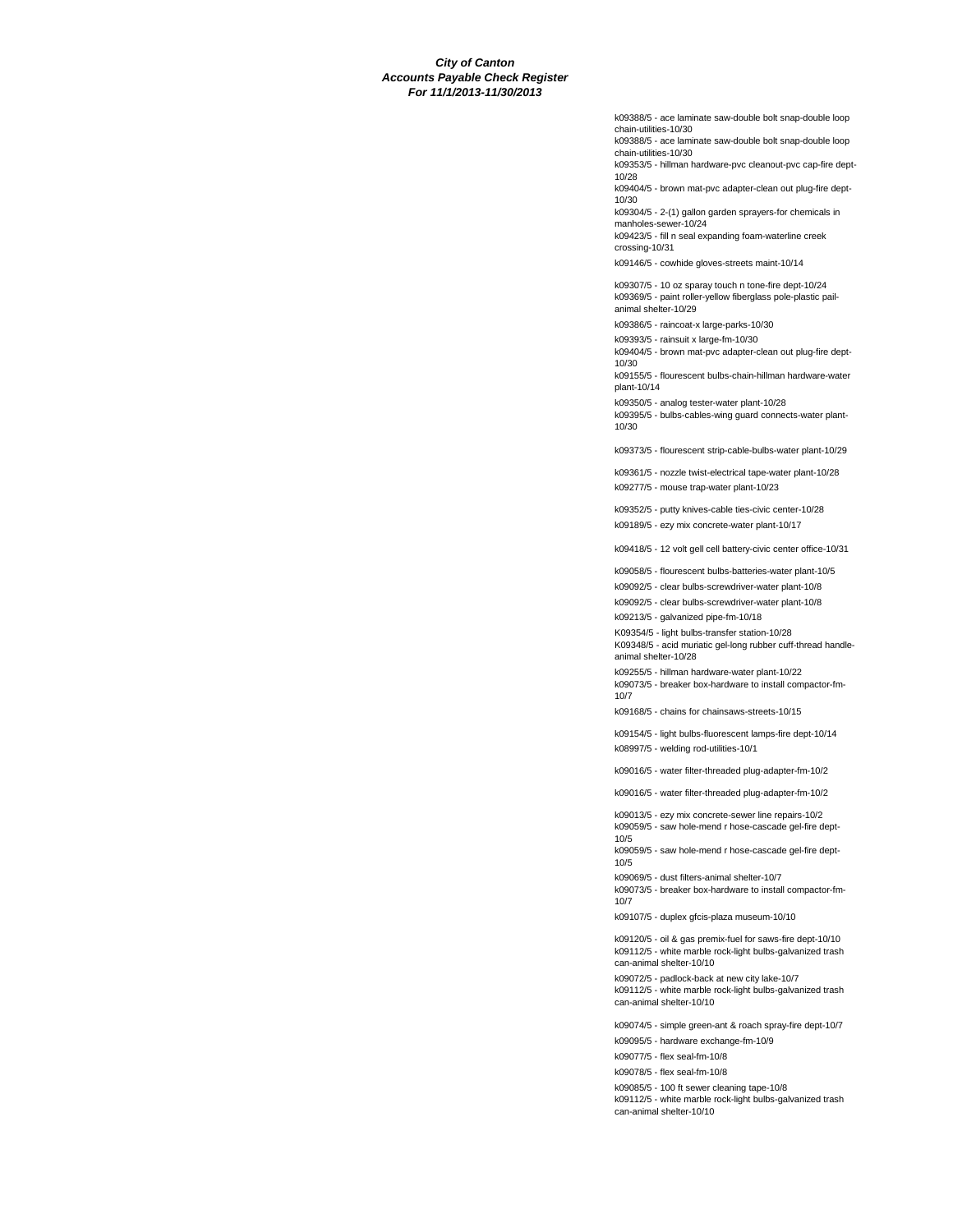| 724721 | С | 11/21/2013 | 3111 HRDIRECT                                    | \$62.33    | inv1661808 - attendance calendar 2014-hr-10/29                                                                                              |
|--------|---|------------|--------------------------------------------------|------------|---------------------------------------------------------------------------------------------------------------------------------------------|
| 724722 | С | 11/21/2013 | 3119 I-20 CANTON TRUCK & AUTOMOTIVE LLC          | \$30.00    | 3491 - Engine 1-Rotate Rear Tires-Fire Dept-10/30                                                                                           |
| 724723 | С | 11/21/2013 | 2956 INTERSTATE ALL BATTERY CENTER-TYLER         | \$57.47    | 1912701004764 - flashlight batteries-police-11/13                                                                                           |
| 724724 | С | 11/21/2013 | 199 MAULDIN MECHANICAL                           | \$130.00   | 003893 - replaced thermostat, checked heat-Sr Cit Bldg<br>11/14                                                                             |
| 724725 | С | 11/21/2013 | 2068 MITCHELL STRIPING SERVICE                   | \$1,070.00 |                                                                                                                                             |
|        |   |            |                                                  |            | 249018 - Striping Pkg spcs downtown-2 hr pkg-streets-11/9                                                                                   |
|        |   |            |                                                  |            | 249018 - Striping Pkg spcs downtown-2 hr pkg-streets-11/9<br>249019 - striped fire lane between pavillions-parallel parking-<br>$fm - 11/9$ |
|        |   |            |                                                  |            | 249018 - Striping Pkg spcs downtown-2 hr pkg-streets-11/9                                                                                   |
| 724726 | С | 11/21/2013 | 3051 MUNICIPAL SERVICES BUREAU                   | \$31.94    | 249018 - Striping Pkg spcs downtown-2 hr pkg-streets-11/9                                                                                   |
|        |   |            |                                                  |            | 5993579/110213 - toll fees-police-travel-10/11-10/20                                                                                        |
| 724727 | С | 11/21/2013 | 153 NORTH STAR UNIFORMS                          | \$80.85    |                                                                                                                                             |
| 724728 | С | 11/21/2013 | 216 PAETEC COMMUNICATIONS INC                    | \$1,321.74 | 13565A - north star-uniform shirts w/logo-fm-9/26                                                                                           |
|        |   |            |                                                  |            | 11/13-3399074 - paetec mo stmt-11/12                                                                                                        |
|        |   |            |                                                  |            | 11/13-3399074 - paetec mo stmt-11/12                                                                                                        |
|        |   |            |                                                  |            | 11/13-3399074 - paetec mo stmt-11/12                                                                                                        |
|        |   |            |                                                  |            | 11/13-3399074 - paetec mo stmt-11/12                                                                                                        |
|        |   |            |                                                  |            | 11/13-3399074 - paetec mo stmt-11/12                                                                                                        |
|        |   |            |                                                  |            | 11/13-3399074 - paetec mo stmt-11/12                                                                                                        |
|        |   |            |                                                  |            | 11/13-3399074 - paetec mo stmt-11/12                                                                                                        |
| 724729 | С | 11/21/2013 | 1991 PERDUE, BRANDON, FIELDER, COLLINS & MOTT LL | \$1,188.60 | ivc00019620 - attorneys fees-collecting fines-fees-muni<br>court-oct 2013                                                                   |
| 724730 | С | 11/21/2013 | <b>188 PURCHASE POWER</b>                        | \$207.99   |                                                                                                                                             |
| 724731 | С | 11/21/2013 | 3117 Ronald Hammack                              | \$97.50    | 0521-1474-111213 - refill postage meter-fm-11/12                                                                                            |
|        |   |            |                                                  |            | 11/13 - R. Hammack-travel- Antique Show-Tulsa 11/16-<br>11/17                                                                               |
|        |   |            |                                                  |            | 11/13 - R. Hammack-travel- Antique Show-Tulsa 11/16-<br>11/17                                                                               |
|        |   |            |                                                  |            | 11/13 - R. Hammack-travel- Antique Show-Tulsa 11/16-<br>11/17                                                                               |
| 724732 | С | 11/21/2013 | 66 SITE SANITATION SERVICE                       | \$490.00   |                                                                                                                                             |
|        |   |            |                                                  |            | 100 11-13 - portable toilet rentals-parks and FM 11/11                                                                                      |
| 724733 | С | 11/21/2013 | 795 SNAP ON TOOLS                                | \$234.25   | 100 11-13 - portable toilet rentals-parks and FM 11/11                                                                                      |
|        |   |            |                                                  |            | 209663 - hex driver set-admin-11/12                                                                                                         |
| 724734 | С | 11/21/2013 | 1987 SPRINT                                      | \$1,295.35 |                                                                                                                                             |
|        |   |            |                                                  |            | 11/13-662195799-054 - sprint mo stmt- 11/12                                                                                                 |
|        |   |            |                                                  |            | 11/13-662195799-054 - sprint mo stmt- 11/12                                                                                                 |
|        |   |            |                                                  |            | 11/13-662195799-054 - sprint mo stmt- 11/12<br>11/13-662195799-054 - sprint mo stmt- 11/12                                                  |
|        |   |            |                                                  |            | 11/13-662195799-054 - sprint mo stmt- 11/12                                                                                                 |
|        |   |            |                                                  |            | 11/13-662195799-054 - sprint mo stmt- 11/12                                                                                                 |
|        |   |            |                                                  |            | 11/13-662195799-054 - sprint mo stmt- 11/12                                                                                                 |
|        |   |            |                                                  |            | 11/13-662195799-054 - sprint mo stmt- 11/12                                                                                                 |
|        |   |            |                                                  |            | 11/13-662195799-054 - sprint mo stmt- 11/12                                                                                                 |
|        |   |            |                                                  |            | 11/13-662195799-054 - sprint mo stmt- 11/12                                                                                                 |
|        |   |            |                                                  |            | 11/13-662195799-054 - sprint mo stmt- 11/12                                                                                                 |
|        |   |            |                                                  |            | 11/13-662195799-054 - sprint mo stmt- 11/12                                                                                                 |
| 724735 | С | 11/21/2013 | 52 STATE COMPTROLLER                             | \$589.49   |                                                                                                                                             |
|        |   |            |                                                  |            | 11082013 - city criminal costs-fees- 04/01/13-06/30/13                                                                                      |
| 724736 | С | 11/21/2013 | 2988 TEXAS BANK & TRUST                          | \$3,742.25 | 828593500-111413 - monthly loan pmt-828593500-prin & int-<br>nov 2013                                                                       |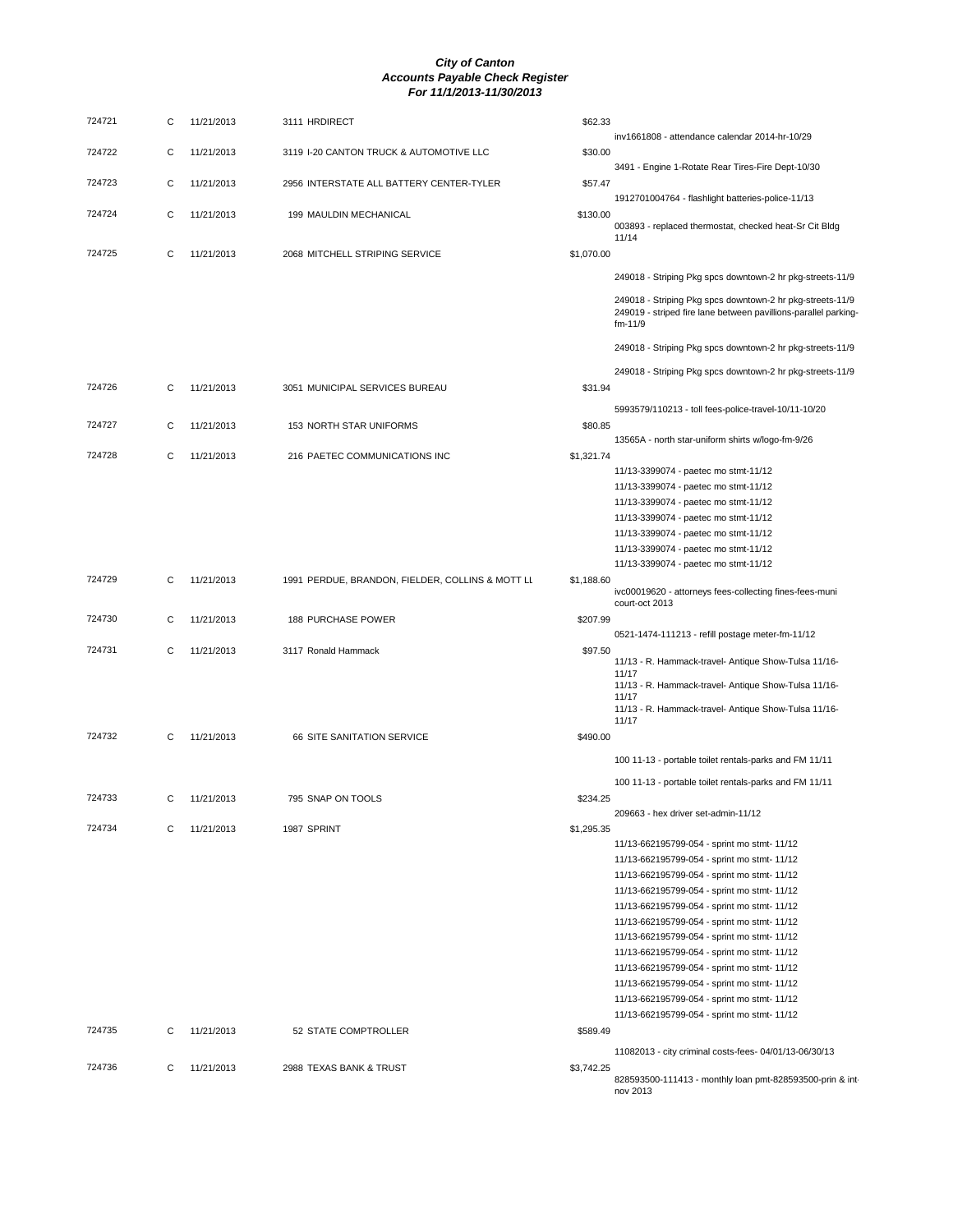|        |   |            |                                               |            | 828593500-111413 - monthly loan pmt-828593500-prin & int<br>nov 2013                                                              |
|--------|---|------------|-----------------------------------------------|------------|-----------------------------------------------------------------------------------------------------------------------------------|
| 724737 | С | 11/21/2013 | 119 TEXAS COMMISSION ON ENVIRONMENTAL QUALIT  | \$4,721.40 |                                                                                                                                   |
| 724738 | C | 11/21/2013 | 1749 TEXAS MUNICIPAL EQUIPMENT, LLC           | \$67.44    | 11/13-92340001 - annual water system fee-11/5                                                                                     |
|        |   |            |                                               |            | 6548 - 4 new latches for jet machine doors-streets-11/13                                                                          |
| 724739 | C | 11/21/2013 | 2422 TEXAS MUNICIPAL HUMAN RESOURCES ASSOCIAT | \$75.00    | 51995/2013-2014 - tmhra membership dues-d johnson-                                                                                |
| 724740 | C | 11/21/2013 | 221 TML INTERGOVERNMENTAL RISK POOL           | \$586.25   | 11/18                                                                                                                             |
|        |   |            |                                               |            |                                                                                                                                   |
|        |   |            |                                               |            | 11/13-4477 - tml premiums-re rate adjustment-2013<br>10/13-4477CR - tml premiums-re-rate adj-oct 2013                             |
|        |   |            |                                               |            |                                                                                                                                   |
|        |   |            |                                               |            | 10/13-4477CR - tml premiums-re-rate adj-oct 2013<br>10/13-4477CR - tml premiums-re-rate adj-oct 2013                              |
|        |   |            |                                               |            |                                                                                                                                   |
|        |   |            |                                               |            | 10/13-4477CR - tml premiums-re-rate adj-oct 2013                                                                                  |
|        |   |            |                                               |            | 10/13-4477CR - tml premiums-re-rate adj-oct 2013                                                                                  |
|        |   |            |                                               |            | 10/13-4477CR - tml premiums-re-rate adj-oct 2013                                                                                  |
|        |   |            |                                               |            | 11/13-4477 - tml premiums-re rate adjustment-2013                                                                                 |
|        |   |            |                                               |            | 10/13-4477CR - tml premiums-re-rate adj-oct 2013                                                                                  |
|        |   |            |                                               |            | 10/13-4477CR - tml premiums-re-rate adj-oct 2013                                                                                  |
|        |   |            |                                               |            | 10/13-4477CR - tml premiums-re-rate adj-oct 2013                                                                                  |
|        |   |            |                                               |            | 10/13-4477CR - tml premiums-re-rate adj-oct 2013                                                                                  |
|        |   |            |                                               |            | 10/13-4477CR - tml premiums-re-rate adj-oct 2013                                                                                  |
|        |   |            |                                               |            | 10/13-4477CR - tml premiums-re-rate adj-oct 2013                                                                                  |
|        |   |            |                                               |            | 10/13-4477CR - tml premiums-re-rate adj-oct 2013                                                                                  |
|        |   |            |                                               |            | 10/13-4477CR - tml premiums-re-rate adj-oct 2013                                                                                  |
|        |   |            |                                               |            | 10/13-4477CR - tml premiums-re-rate adj-oct 2013                                                                                  |
|        |   |            |                                               |            | 11/13-4477 - tml premiums-re rate adjustment-2013                                                                                 |
|        |   |            |                                               |            | 11/13-4477 - tml premiums-re rate adjustment-2013                                                                                 |
|        |   |            |                                               |            | 11/13-4477 - tml premiums-re rate adjustment-2013                                                                                 |
|        |   |            |                                               |            | 11/13-4477 - tml premiums-re rate adjustment-2013                                                                                 |
|        |   |            |                                               |            | 11/13-4477 - tml premiums-re rate adjustment-2013                                                                                 |
|        |   |            |                                               |            | 10/13-4477CR - tml premiums-re-rate adj-oct 2013                                                                                  |
|        |   |            |                                               |            | 11/13-4477 - tml premiums-re rate adjustment-2013<br>10/13-4477CR - tml premiums-re-rate adj-oct 2013                             |
|        |   |            |                                               |            | 11/13-4477 - tml premiums-re rate adjustment-2013<br>10/13-4477CR - tml premiums-re-rate adj-oct 2013                             |
|        |   |            |                                               |            | 11/13-4477 - tml premiums-re rate adjustment-2013                                                                                 |
|        |   |            |                                               |            | 11/13-4477 - tml premiums-re rate adjustment-2013                                                                                 |
|        |   |            |                                               |            | 11/13-4477 - tml premiums-re rate adjustment-2013                                                                                 |
|        |   |            |                                               |            | 11/13-4477 - tml premiums-re rate adjustment-2013                                                                                 |
|        |   |            |                                               |            | 11/13-4477 - tml premiums-re rate adjustment-2013                                                                                 |
|        |   |            |                                               |            | 11/13-4477 - tml premiums-re rate adjustment-2013                                                                                 |
|        |   |            |                                               |            | 11/13-4477 - tml premiums-re rate adjustment-2013<br>10/13-4477CR - tml premiums-re-rate adj-oct 2013                             |
| 724741 | C | 11/21/2013 | 79 TRINITY VALLEY ELEC COOP                   | \$242.80   | 11/13-30043297004 - tvec mo stmt-burnet trail-water plant-<br>11/8                                                                |
|        |   |            |                                               |            | 12/13-30043297006 - tvec stmt-fm 2909 water well-11/12                                                                            |
|        |   |            |                                               |            | 11/13-30043297002 - tyec mo stmt-artesian well-11/8                                                                               |
| 724742 | C | 11/21/2013 | 89 TXU ENERGY                                 | \$321.86   | 12/13-900010368387 - txu energy stmt-139 first Monday In-<br>fm-11/14                                                             |
| 724743 | C | 11/21/2013 | 96 TYLER UNIFORM CO.                          | \$594.50   |                                                                                                                                   |
|        |   |            |                                               |            | 76589-01 - 2 uniform shirts-pants-black jacket-police-11/14<br>76647-01 - 3 uniform shirts-3 uniform pants-s hall-police-<br>11/5 |
| 724744 | C | 11/21/2013 | 3070 UNIFIRST                                 | \$1,101.32 |                                                                                                                                   |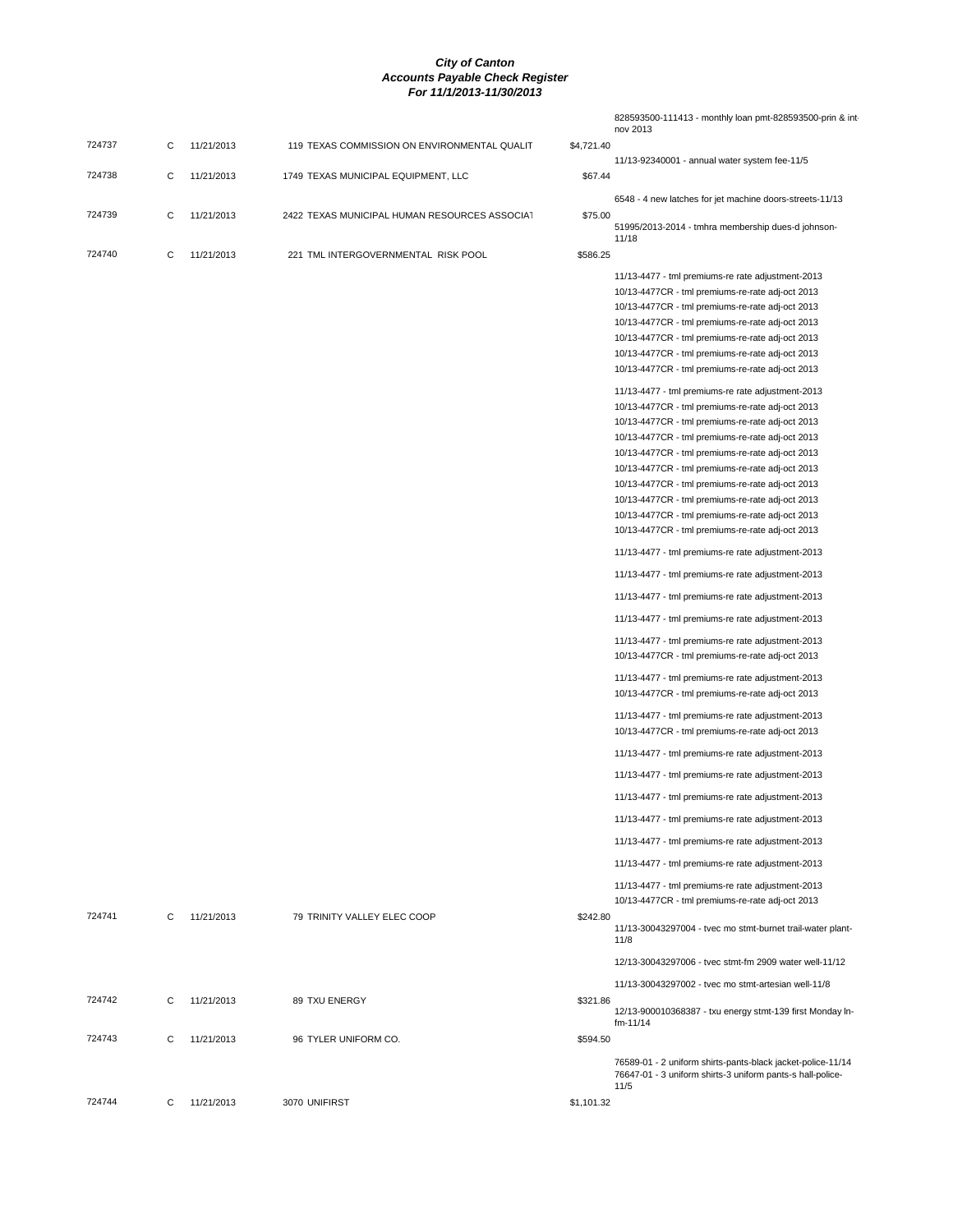8283083091 - unifirst weekly inv-mats-animal shelter-10/4 8283085219 - unifirst wkly inv 8283083093 - unifirst weekly invoice-wwtp-10/4 8283085219 - unifirst wkly inv 8283085213 - unifirst weekly inv-10/11 8283085213 - unifirst weekly inv-10/11 8283085213 - unifirst weekly inv-10/11 8283087330 - unifirst weekly invoice-10/18 8283087330 - unifirst weekly invoice-10/18 8283083092 - unifirst uniform rentals-10/4 8283083092 - unifirst uniform rentals-10/4 8283083092 - unifirst uniform rentals-10/4 8283085218 - unifirst weekly inv-10/11 8283087330 - unifirst weekly invoice-10/18 8283083087 - unifirst weekly invoice-10/4 8283083087 - unifirst weekly invoice-10/4 8283083087 - unifirst weekly invoice-10/4 8283083087 - unifirst weekly invoice-10/4 8283087330 - unifirst weekly invoice-10/18 8283089480 - unifirst weekly inv-10/25 8283089486 - unifirst weekly inv-10/25 8283089486 - unifirst weekly inv-10/25 8283089485 - unifirst weekly inv-10/25 8283089485 - unifirst weekly inv-10/25 8283089485 - unifirst weekly inv-10/25 8283089484 - unifirst weekly inv-10/25 8283089483 - unifirst weekly inv-10/25 8283089482 - unifirst weekly inv-10/25 8283089481 - unifirst weekly invoice-10/25 8283089481 - unifirst weekly invoice-10/25 8283083093 - unifirst weekly invoice-wwtp-10/4 8283089480 - unifirst weekly inv-10/25 8283085213 - unifirst weekly inv-10/11 8283089480 - unifirst weekly inv-10/25 8283087336 - uniifirst weekly inv-10/18 8283087336 - uniifirst weekly inv-10/18 8283087335 - unifirst weekly inv-10/18 8283087335 - unifirst weekly inv-10/18 8283087335 - unifirst weekly inv-10/18 8283087334 - unifirst weekly inv-10/18 8283087333 - unifirst weekly inv-10/18 8283087332 - unifirst weekly inv-10/18 8283085218 - unifirst weekly inv-10/11 8283085218 - unifirst weekly inv-10/11 8283089480 - unifirst weekly inv-10/25 8283087331 - uniform rentals-10/18 8283085217 - unifirst weekly inv-animal shelter-10/11 8283083090 - unifirst weekly inv-city hall-coc-10/4 8283087331 - uniform rentals-10/18 8283085214 - unifirst uniform rentals-10/11 8283085214 - unifirst uniform rentals-10/11 8283083088 - unifirst uniform rentals-10/4 8283083088 - unifirst uniform rentals-10/4 8283085215 - unifirst mats-10/11 8283083089 - unifirst mat rentals-10/4 8283085216 - unifirst weekly inv-city hall-coc-10/11 11/13-990304 - 903-567-1962-fm-verizon mo stmt-11/4 11/13-090213 - 903-567-1841-coc-verizon mo stmt-11/1

12/13-000331 - 903-567-7805-fm-verizon mo stmt-11/13

11/13-061031 - 903-567-4854-fm-verizon mo stmt-11/13

T24746 C 11/21/2013 139 VERIZON SOUTHWEST 6533.67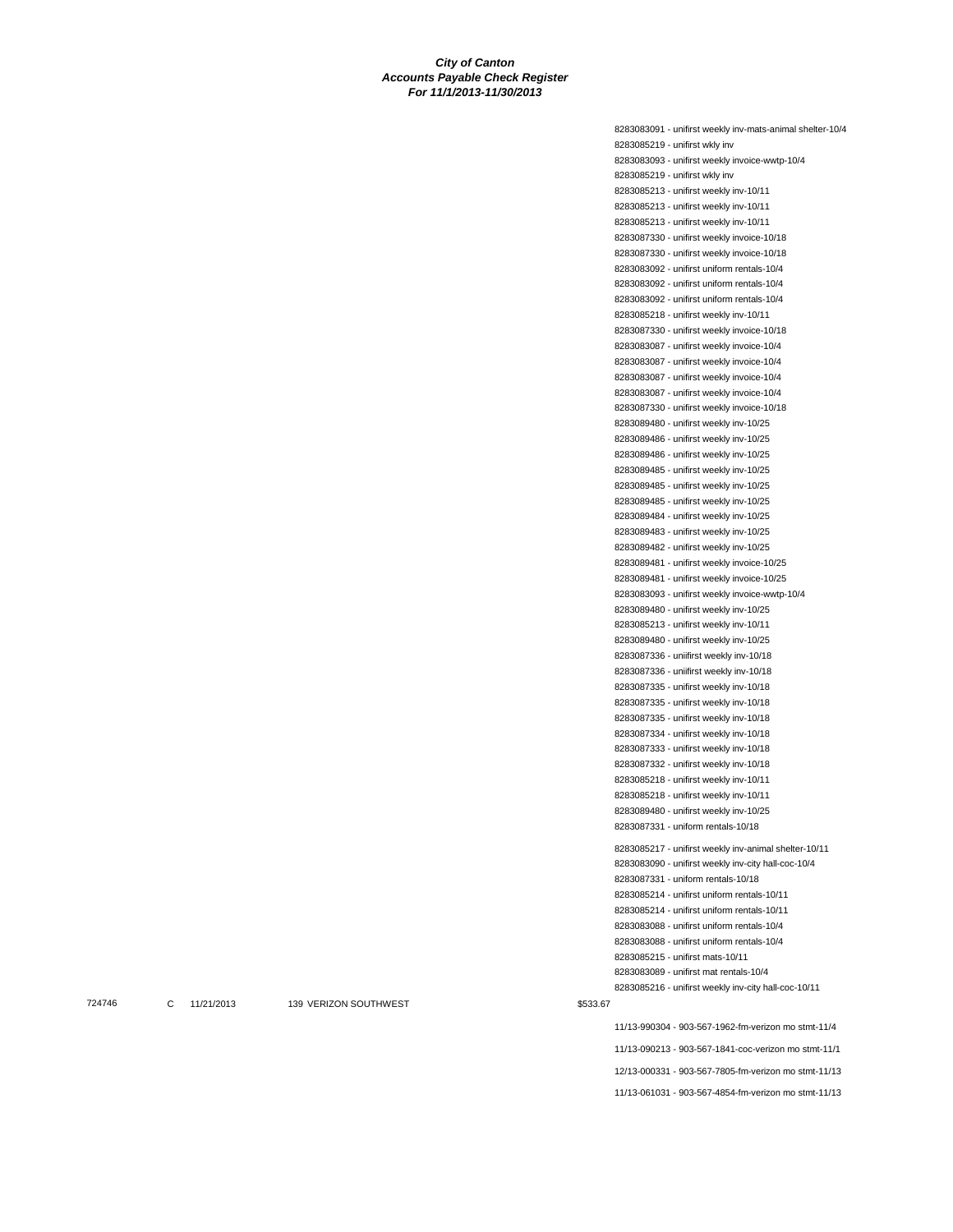|          |   |            |                                 |             | 11/13-130709 - 903-567-1191-mo stmt-fire dept-fax-11/1                       |
|----------|---|------------|---------------------------------|-------------|------------------------------------------------------------------------------|
| 724747   | C | 11/21/2013 | 102 WILEY AND SONS, INC.        | \$15.00     |                                                                              |
| 724748   | С | 11/21/2013 | 3046 XEROX CORPORATION          | \$117.68    | 011074 - name badge-s deville-police-11/7                                    |
|          |   |            |                                 |             | 070881752 - monthly copier lease-police-11/1                                 |
| 11012013 | Е | 11/1/2013  | 2616 DEPT OF THE TREASURY-IRS   | \$6,605.48  |                                                                              |
|          |   |            |                                 |             | 11012013 - 941 Payroll Tax-Holiday Pay-11/1                                  |
|          |   |            |                                 |             | 11012013 - 941 Payroll Tax-Holiday Pay-11/1                                  |
|          |   |            |                                 |             | 11012013 - 941 Payroll Tax-Holiday Pay-11/1                                  |
|          |   |            |                                 |             | 11012013 - 941 Payroll Tax-Holiday Pay-11/1                                  |
|          |   |            |                                 |             | 11012013 - 941 Payroll Tax-Holiday Pay-11/1                                  |
|          |   |            |                                 |             | 11012013 - 941 Payroll Tax-Holiday Pay-11/1                                  |
|          |   |            |                                 |             | 11012013 - 941 Payroll Tax-Holiday Pay-11/1                                  |
|          |   |            |                                 |             | 11012013 - 941 Payroll Tax-Holiday Pay-11/1                                  |
|          |   |            |                                 |             | 11012013 - 941 Payroll Tax-Holiday Pay-11/1                                  |
| 11052013 | Ε | 11/5/2013  | 2616 DEPT OF THE TREASURY-IRS   | \$113.47    |                                                                              |
|          |   |            |                                 |             | 11052013 - Payroll Tax 10/19-11/1/2013                                       |
|          |   |            |                                 |             | 11052013 - Payroll Tax 10/19-11/1/2013                                       |
| 11062013 | Ε | 11/6/2013  | 2616 DEPT OF THE TREASURY-IRS   | \$23,009.45 |                                                                              |
|          |   |            |                                 |             | 11062013 - Payroll Tax 10/19-11/1/13                                         |
|          |   |            |                                 |             | 11062013 - Payroll Tax 10/19-11/1/13                                         |
|          |   |            |                                 |             | 11062013 - Payroll Tax 10/19-11/1/13                                         |
|          |   |            |                                 |             | 11062013 - Payroll Tax 10/19-11/1/13                                         |
|          |   |            |                                 |             | 11062013 - Payroll Tax 10/19-11/1/13<br>11062013 - Payroll Tax 10/19-11/1/13 |
|          |   |            |                                 |             | 11062013 - Payroll Tax 10/19-11/1/13                                         |
|          |   |            |                                 |             | 11062013 - Payroll Tax 10/19-11/1/13                                         |
|          |   |            |                                 |             | 11062013 - Payroll Tax 10/19-11/1/13                                         |
|          |   |            |                                 |             | 11062013 - Payroll Tax 10/19-11/1/13                                         |
| 11072013 | Е | 11/7/2013  | 2616 DEPT OF THE TREASURY-IRS   | \$2,599.74  |                                                                              |
|          |   |            |                                 |             | 11072013 - Payroll Tax Run 1522/1523                                         |
|          |   |            |                                 |             | 11072013 - Payroll Tax Run 1522/1523                                         |
|          |   |            |                                 |             | 11072013 - Payroll Tax Run 1522/1523                                         |
|          |   |            |                                 |             | 11072013 - Payroll Tax Run 1522/1523                                         |
| 11082013 | Ε | 11/8/2013  | 875 CEDC                        | \$58,290.76 |                                                                              |
|          |   |            |                                 |             | 11082013 - State Coll Sales Tax-Oct 2013                                     |
| 11112013 | E | 11/11/2013 | 2616 DEPT OF THE TREASURY-IRS   | \$33.14     |                                                                              |
|          |   |            |                                 |             | 11112013 - 941 Payroll Tax Run 1525                                          |
|          |   |            |                                 |             | 11112013 - 941 Payroll Tax Run 1525                                          |
| 11132013 | E | 11/13/2013 | 232 CITY OF CANTON GENERAL FUND | \$932.70    |                                                                              |
|          |   |            |                                 |             | 11132013 - city coll sales tax-oct 2013                                      |
|          |   |            |                                 |             | 11132013 - city coll sales tax-oct 2013                                      |
| 11132013 | E | 11/13/2013 | 875 CEDC                        | \$310.90    |                                                                              |
|          |   |            |                                 |             | 11132013 - city coll sales tax-oct 2013                                      |
|          |   |            |                                 |             | 11132013 - city coll sales tax-oct 2013                                      |
| 11132013 | Е | 11/13/2013 | 52 STATE COMPTROLLER            | \$3,866.82  |                                                                              |
|          |   |            |                                 |             | 11132013 - city coll sales tax-oct 2013                                      |
|          |   |            |                                 |             | 11132013 - city coll sales tax-oct 2013                                      |
| 11192013 | Ε | 11/19/2013 | 232 CITY OF CANTON GENERAL FUND | \$17.84     | 11132013cr - city coll sales tax-oct 2013                                    |
|          |   |            |                                 |             | 11192013 - reclass fm payroll ins ded from fund 3 to 1-                      |
|          |   |            |                                 |             | 11/19                                                                        |
|          |   |            |                                 |             | 11192013cr - reclass fm payroll ins ded from fund 3 to 1-<br>11/19           |
|          |   |            |                                 |             | 11192013 - reclass fm payroll ins ded from fund 3 to 1-                      |
|          |   |            |                                 |             | 11/19<br>11192013 - reclass fm payroll ins ded from fund 3 to 1-             |
|          |   |            |                                 |             | 11/19                                                                        |
|          |   |            |                                 |             | 11192013 - reclass fm payroll ins ded from fund 3 to 1-                      |
|          |   |            |                                 |             | 11/19<br>11192013 - reclass fm payroll ins ded from fund 3 to 1-             |
|          |   |            |                                 |             | 11/19                                                                        |
| 11192013 | Е | 11/19/2013 | 2933 CITY OF CANTON WATER FUND  | \$1.99      |                                                                              |
|          |   |            |                                 |             | 11192013 - reclass fm payroll ins ded from fund 3 to 2-                      |
|          |   |            |                                 |             | 11/19<br>11192013 - reclass fm payroll ins ded from fund 3 to 2-             |
|          |   |            |                                 |             | 11/19                                                                        |